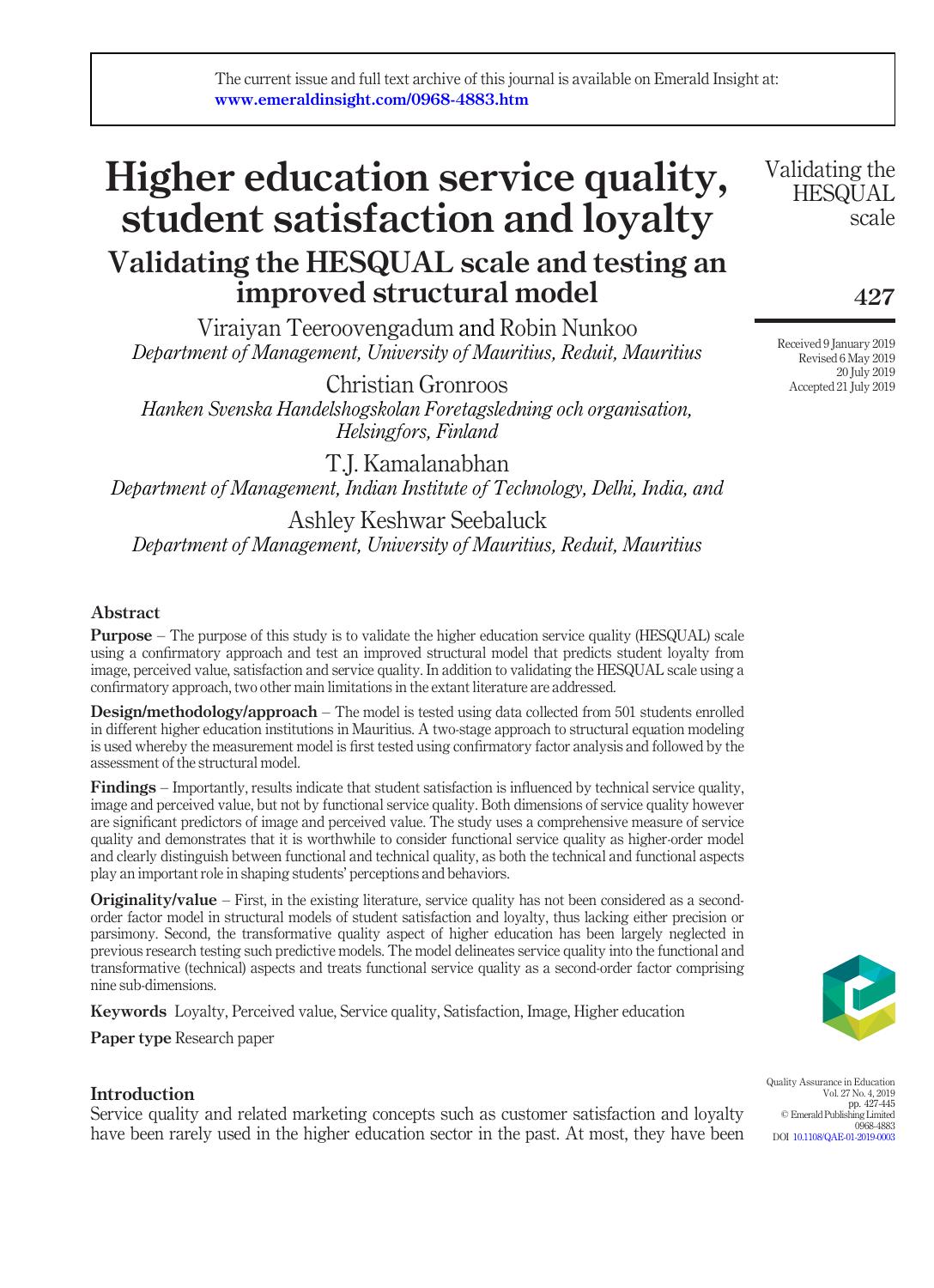**QAE** 27,4

428

seen as *ad hoc* components that added some value to universities, but not a necessity to their survival. However, the past decades have seen unprecedented changes in the landscape of higher education (Chong and Ahmed, 2015; Dennis *et al.*, 2016). Gone are the days when universities had a secured demand for their services. Institutions that were previously accessible to the societal elites only, now have to compete to attract students and gain market share. While only few prestigious universities still have the liberty of admitting students of their choice, the majority needs to compete in an open market characterized by a wide variety of choices (Latif *et al.*, 2017). Among the factors leading to such a competitive environment are the internationalization of higher education (Harvey and Williams, 2010; Sultan and Wong, 2010), the rise of private universities (Halai, 2013) and a decrease in state funding for public universities (Quinn *et al.*, 2009). These, accompanied by a general increase in tuition fees, have amplified the perception that higher education is now a private good rather than a public good (East *et al.*, 2014; Marginson, 2011; Nixon *et al.*, 2016).

As competition in higher education becomes intense, such concepts as service quality, student satisfaction, image of the institution and student loyalty that did not figure in the strategic plans of universities have suddenly become key ingredients for their survival (Dennis *et al.*, 2016; Manatos *et al.*, 2017; Psomas *et al.*, 2017). Largely influenced by the marketing literature, research on this topic has generally focused on higher education service quality (HESQUAL) and related concepts such as student satisfaction, perceived value and image (Alves and Raposo, 2007; Bassi, 2019; Brown and Mazzarol, 2009; Chong and Ahmed, 2012; Latif *et al.*, 2017; Pham and Lai, 2016). However, the application of quality and marketing concepts to higher education is still relatively at the infancy stage, resulting in a number of knowledge gaps.

Service quality in higher education comprises functional and transformative aspects (Teeroovengadum *et al.*, 2016). While the functional component of service quality relates to the delivery process (Brady and Cronin, 2001), transformative quality in education, as conceptualized by Harvey and Green (1993), relates to the technical aspect of service quality (Teeroovengadum *et al.*, 2016). Bearing this in mind, a first limitation of existing studies is that the notion of transformative service quality has been neglected in the majority of studies on service quality assessments and in student satisfaction and loyalty models for higher education institutions. An important goal of higher education institutions is the transformation of learners through teaching and learning (Leibowitz and Bozalek, 2015). While market-oriented initiatives of universities bring about various positive outcomes such as an increase in market share and better financial performance, too much focus on financial gains is detrimental to educational processes and outcomes such as the transformation of students. This is why researchers emphasize on the need for higher education institutions and researchers to focus on the notion of transformative service quality (Zachariah, 2007). One would have expected researchers to have assessed the transformative dimension of service quality in higher education as part of quality assessment exercises. Surprisingly, studies have omitted this dimension, making existing measurement scales and models of HESQUAL incomplete and theoretically limited.

Second, it is common for researchers interested in quality assessments in higher education to develop structural models which include service quality as a predictor variable (Alves and Raposo, 2007; Brown and Mazzarol, 2009). Such studies not only focus on the functional aspects of service quality, omitting the technical dimensions, but also conceptualize functional service quality as a unidimensional construct. However, in reality, functional service quality is multidimensional, comprising various sub-dimensions which several studies fail to consider (Ladhari *et al.*, 2011).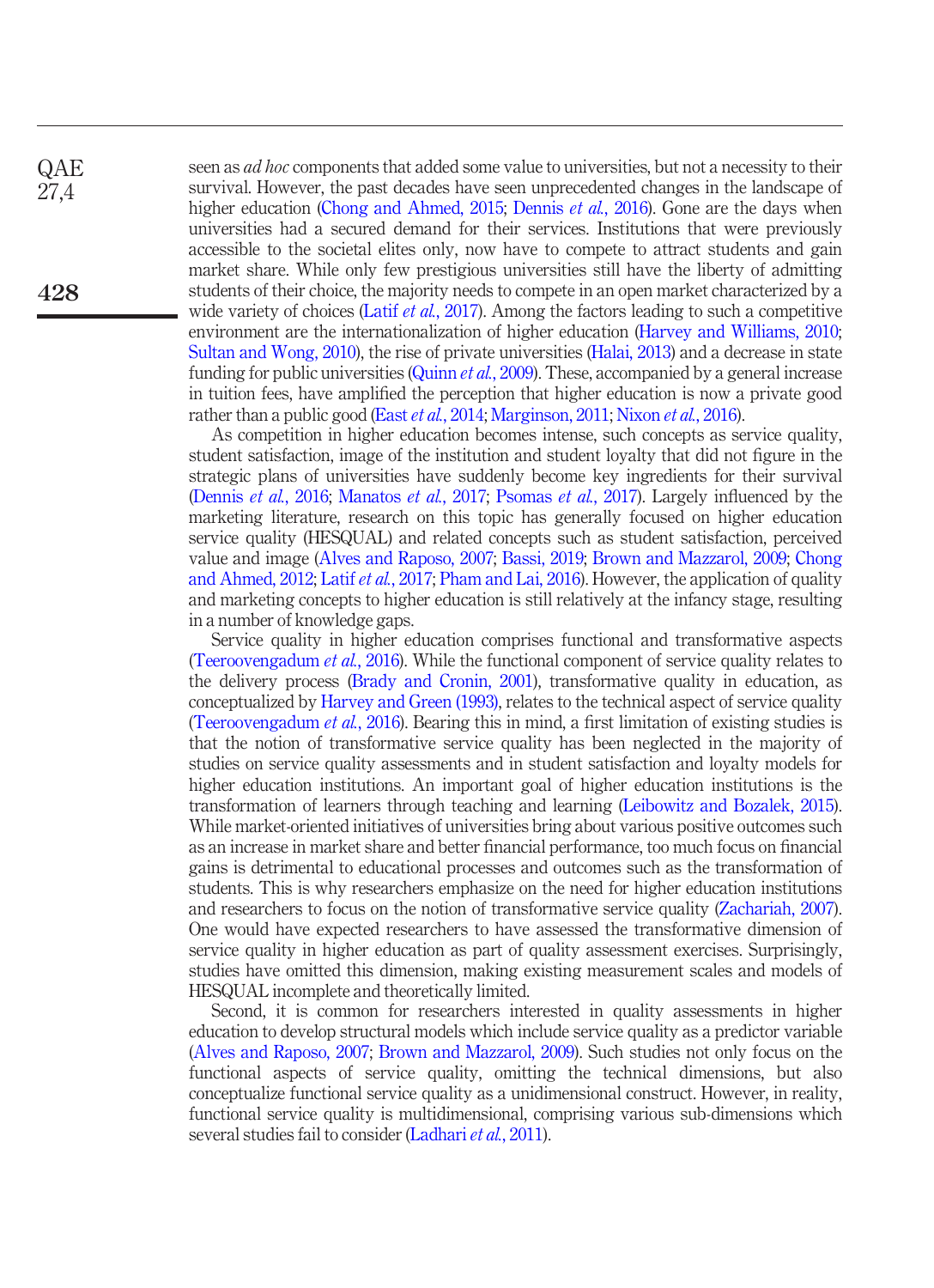To address these limitations, the study develops and tests an improved structural model of service quality and student loyalty (Figure 1). Using the HESQUAL scale proposed by Teeroovengadum *et al.* (2016), the study considers the technical and functional aspects of service quality as two theoretically distinct concepts and analyzes their unique influence on image, perceived value and satisfaction. The latter three variables are in turn proposed to predict student loyalty. The study also considers functional service quality as a secondorder factor comprising nine first-order factors. Such a model represents the hypothesis that the seemingly distinct, but related sub-dimensions can be accounted for by an underlying higher-order construct – functional service quality. A second-order factor model has several advantages such as explaining the covariance in a more parsimonious way, providing a theoretically error-free estimate of the specific factors and reducing the number of variables that can be tested in a structural model in a meaningful way without losing theoretical rigor (Koufteros *et al.*, 2009). Thus, the study uses a more comprehensive measure of service quality than existing ones. From these perspectives, this study makes a significant theoretical contribution to existing literature.

#### Literature review

#### *Service quality in higher education*

Service quality is defined as "a form of attitude related but not equivalent to satisfaction, and results from comparison of expectations with perceptions of performance" (Parasuraman *et al.*, 1988, p. 15). The most recognized service quality model is the SERVQUAL (Parasuraman *et al.*, 1988) which has been applied in quality assessment exercises in the higher education sector (Galeeva and Galeeva, 2016). However, despite its popularity, SERVQUAL is not without limitations. SERVQUAL focuses only on the functional aspects of service quality, neglecting the technical aspects and does not take into account the specificities of the higher education sector (Ladhari, 2009). Another model that has influenced studies on service quality in higher education is that of Harvey and Green (1993) and Harvey and Knight (1996). In this model, the researchers conceptualize quality in education as transformative quality which relates to the enhancement and empowerment of students. The researchers argue that education is not about presenting a service to a



Validating the **HESQUAL** scale

429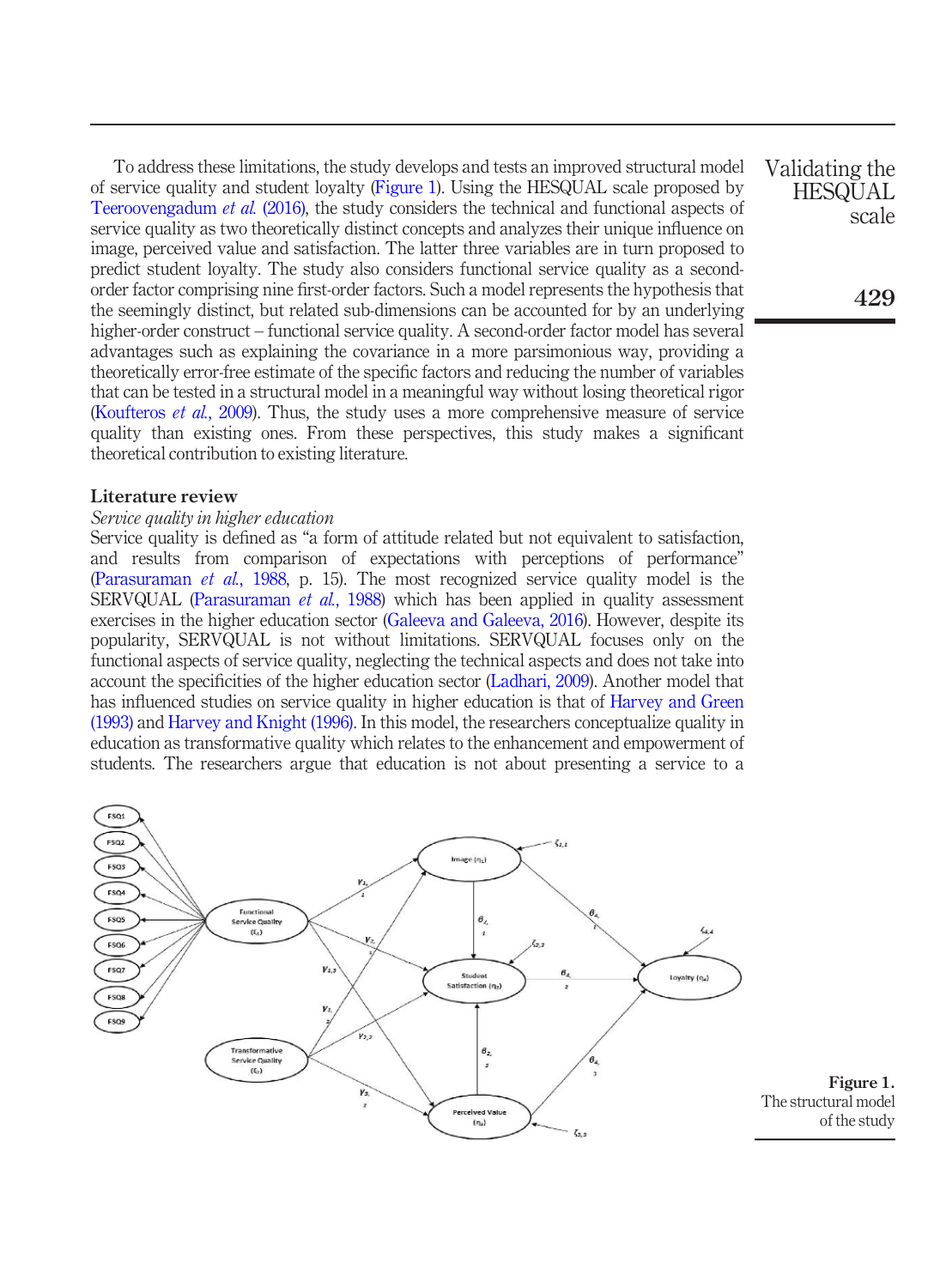customer, but rather, it is a continuous process of transformation of students. Their view is strongly supported by empirical studies on the topic (Zachariah, 2007). However, this dimension of quality has been neglected in the majority of studies on service quality in higher education (Alves and Raposo, 2007). As technical service quality relates to the outcomes of a service (Grönroos, 1984, 1988), following Harvey and Green (1993), this study conceptualizes technical service quality as transformative quality in higher education. Using these dimensions, Teeroovengadum *et al.* (2016) developed the HESQUAL scale which is a hierarchical and holistic model of higher education service quality. In the HESQUAL scale, the specific attributes relating to the technical (outcome) aspect of service quality are based on Harvey and Green's (1993) and Harvey and Knight's (1996) conceptualization of transformative quality. The HESQUAL scale integrates both the functional and the technical aspect of higher education service quality and it therefore takes into account the proposition of the Grönroos (1984, 1988) and Brady and Cronin (2001). Using the HESQUAL scale, this study conceptualizes quality in higher education as comprising both functional and technical (transformative) service quality. **QAE** 430

#### *Image*

27,4

Image is the general impression about an institution that any individual who knows about it retains in their minds (Barich and Kotler, 1991). In this study, the focus is on students' perceived image of the higher education institution. Empirical findings from various service settings provide evidence in favor of a positive relationship between service quality and image (Cheng *et al.*, 2008; Lai *et al.*, 2009; Wu, 2014). Kang and James (2004) differentiated between the functional and technical dimensions of service quality and tested their effects on image. The results revealed that both dimensions of service quality have a positive and significant influence on image. However, such relationships have been rarely tested in a higher education setting. Based on the preceding discussion, the following hypotheses are developed:

- *H1*. There is a direct positive relationship between students' perceptions of higher education functional service quality and their perceptions of the university's image.
- *H2*. There is a direct positive relationship between students' perceptions of higher education transformative service quality and their perceptions of the university's image.

#### *Student satisfaction*

Customer satisfaction can be viewed as a general assessment of the services being provided based on the experience gained during the provision of the service (Anderson *et al.*, 1994). It is a cumulative concept, rooted in a judgment made on the basis of a comparison of service to a standard (Oliver, 1997; Rojas-Méndez *et al.*, 2009). Empirical studies confirm that service quality is a strong determinant of customer satisfaction (Brady *et al.*, 2002; Cronin *et al.*, 2000; Wu, 2014). In a higher education context, a number of studies have tested the relationship between service quality and student satisfaction and found supporting evidence for it (Brown and Mazzarol, 2009; Dericks *et al.*, 2019). However, results are far from conclusive, probably because of the various conceptualizations of service quality and their related measurement issues (Bassi, 2019; Chong and Ahmed, 2012; Clemes *et al.*, 2013).

Image is another determinant of customer satisfaction (Andreassen and Lindestad, 1998; Kristensen *et al.*, 1999; Bloemer and Ruyter, 1998; Weerasinghe and Fernando, 2018). Andreassen and Lindestad (1998) posit that image is mentally constructed by customers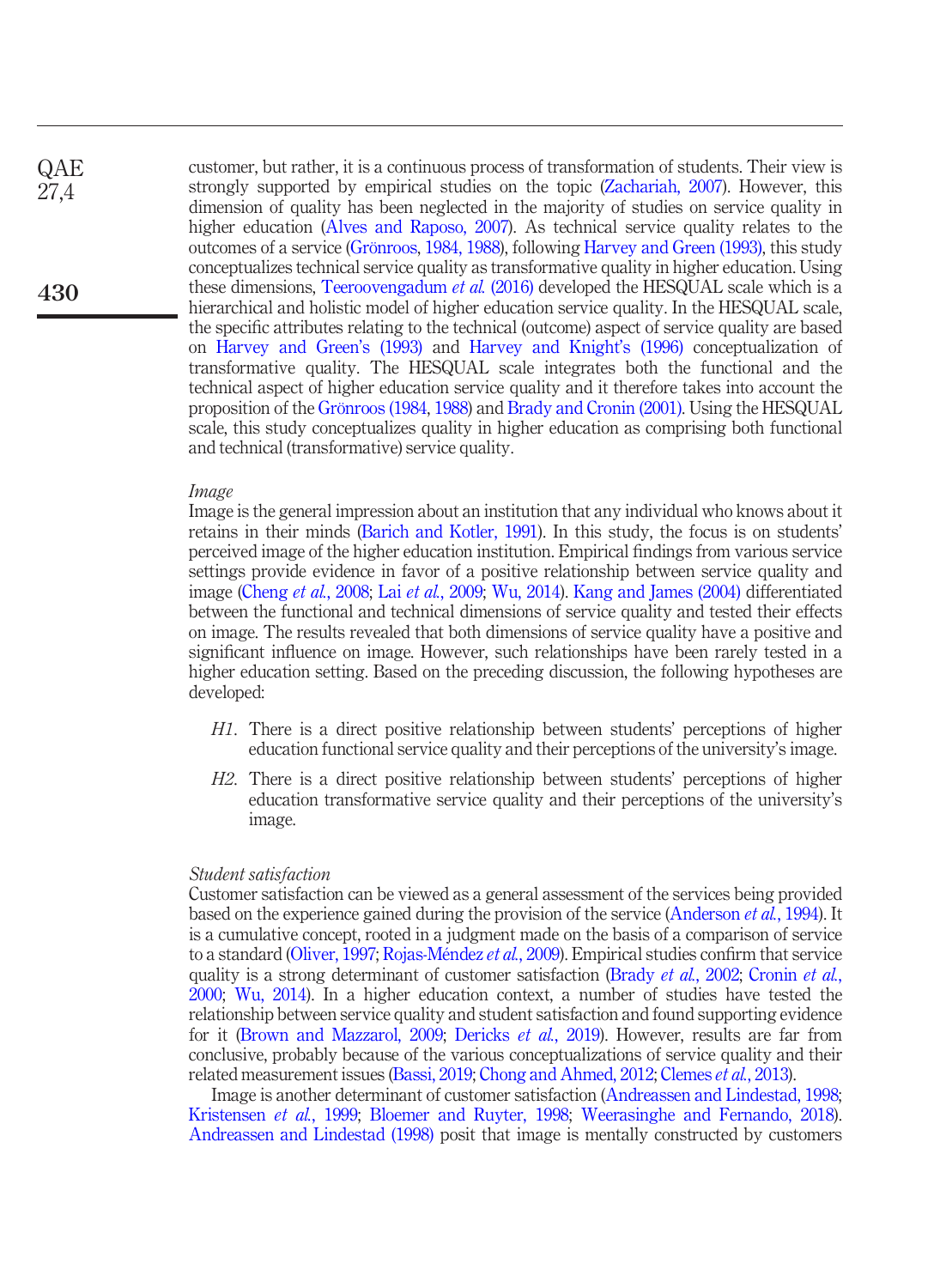based on prior information received through indirect communication or through direct experience. They further suggest that image is "believed to create a halo effect on customers' satisfaction judgment" as customers' tend to have a preconceived idea about the products and services which stays in their mind. Masserini *et al.* (2018) found evidence of image being a strong predictor of student satisfaction in the higher education context. Based on the preceding discussion, the following hypotheses are formulated:

- *H3*. There is a direct positive relationship between students' perceptions of higher education functional service quality and their level of satisfaction with their university.
- *H4*. There is a direct positive relationship between students' perceptions of higher education transformative service quality and their level of satisfaction with their university.
- *H5*. There is a direct positive relationship between students' image of their university and their satisfaction.

#### *Perceived value*

Perceived value is an elusive and perhaps the most ill-defined concept in service marketing and management (Carú and Cova, 2003; Grönroos, 2011; Grönroos and Voima, 2013). The majority of definitions draws from the equity theory, postulating that customers evaluate what they receive from the product or service against what they give in terms of monetary and non-monetary resources (Oliver and Desarbo, 1988). From this perspective, Kotler (2003, p. 60), defines perceived value as "the difference between the prospective customer's evaluation of all benefits and all the costs of an offering and the perceived alternatives." Drawing from the work of Holbrook (1994), Grönroos (2011) notes that value is accumulated throughout the customer's value-creating process and is uniquely, experientially and contextually perceived and determined by the consumer.

Perceived value has been identified as a major determinant of customer satisfaction. Drawing from Bagozzi's coping framework (Bagozzi and Youjae, 1988), Cronin *et al.* (2000) postulates that perceived value is cognitively oriented and precedes satisfaction which is emotion-oriented. Several studies validate a positive relationship between perceived value and satisfaction. An influential study on the topic is that of McDougall and Levesque (2000) which was carried out across four different service sectors namely, dental services, auto service, hairstylist and restaurant. The research concluded that perceived value was one of the main explanatory variables in a model linking service quality, perceived value, satisfaction and behavioral intentions. Similarly several other studies in other specific services contexts found that perceived value had a significant direct positive effect on customer satisfaction (Choi *et al.*, 2004; Chen, 2008; Hutchinson *et al.*, 2009). In the higher education context, empirical research on the effects of perceived value has been limited and not conclusive. Clemes *et al.*'s (2013) findings suggest that perceived value does not have a significant effect on satisfaction of students. However, corroborating the findings from the mainstream literature, Alves and Raposo (2007) and Brown and Mazzarol (2009) note that perception of value has a direct effect on satisfaction of students in higher education. Given that results are still inconclusive to-date, more research on the relationship between perceived value and student satisfaction is required. Accordingly, the following hypothesis is formulated:

*H6*. There is a direct positive relationship between students' level of perceived value and their satisfaction with higher education services.

Validating the **HESQUAL** scale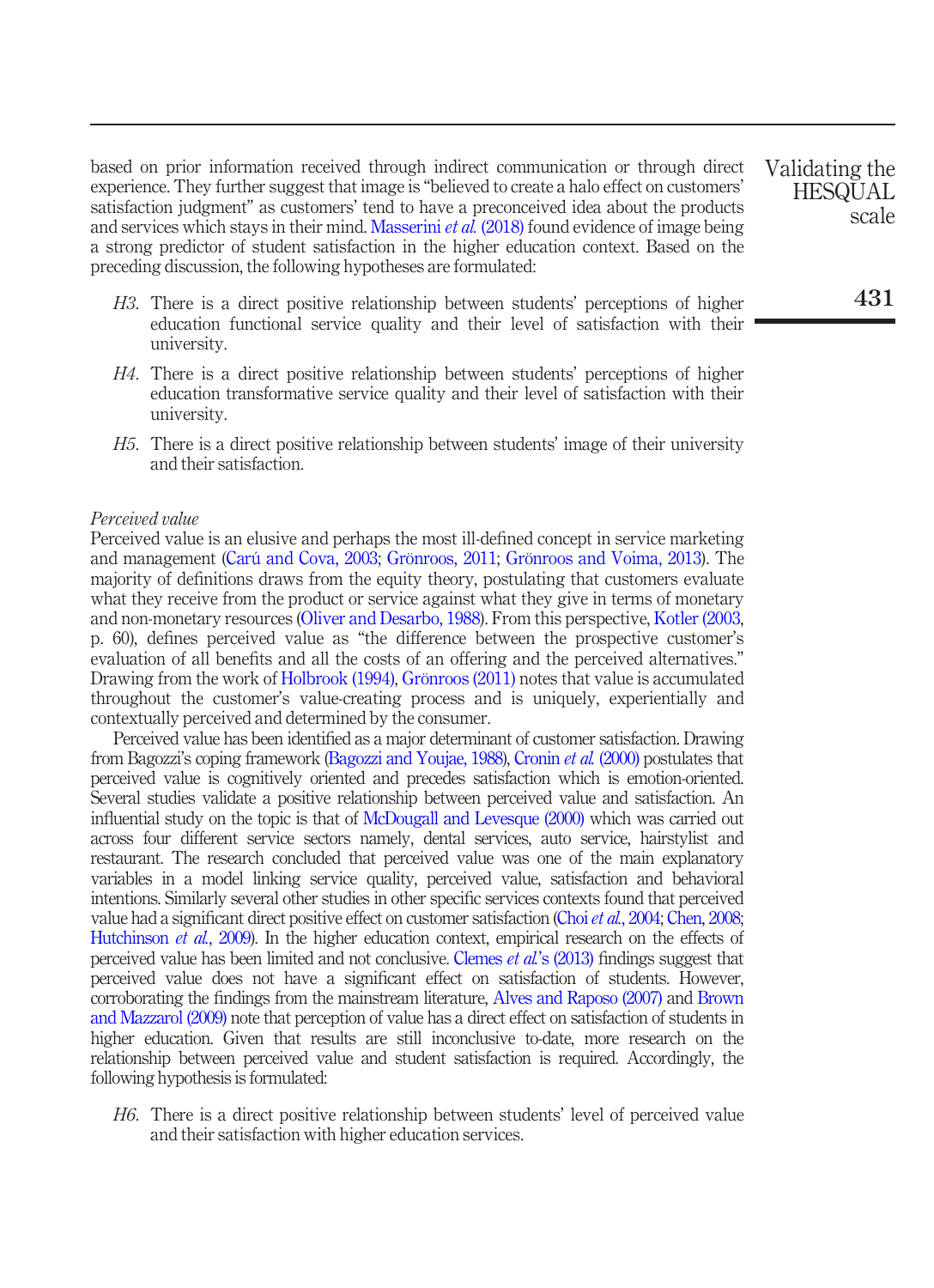The role of service quality as a major determinant of value perception has also been extensively studied (Andreassen and Lindestad, 1998; Brady *et al.*, 2002; Cronin *et al.*, 2000; Hellier *et al.*, 2003). Evidence provides support for a positive relationship between the two constructs. In a higher education context, such a relationship has rarely been investigated, with the exception of the studies by Alves and Raposo (2007) and Clemes *et al.* (2013) who validated a positive relationship between service quality and value perceptions. However, neither of the two studies conceptualized service quality in higher education as technical and functional. Based on this discussion, the following hypotheses are proposed: **QAE** 27,4

- *H7*. There is a direct positive relationship between students' perceptions of higher education functional service quality and their perceived value.
- *H8*. There is a direct positive relationship between students' perceptions of higher education transformative service quality and their perceived value.

#### *Student loyalty*

Customer loyalty is "a deeply held commitment to rebuy or repatrionize a preferred product or service consistently in the future, despite situational influences and marketing efforts having the potential to cause switching behavior" (Oliver, 1997, p. 392). Loyalty of students in the context of higher education involves such behaviors as giving positive word-of-mouth toward the university, recommending the institutions to others and choosing the same institution again in the future (Dado *et al.*, 2012).

Following the logic of the coping framework proposed by Bagozzi (1992), the greater the level of positive responses of customers, the more favorable will be their behaviors toward the services. Fornell (1992) suggested that the satisfaction of individuals' is a main predictor of customer loyalty. Subsequently, numerous empirical studies have empirically validated the relationship between customer satisfaction and favorable behavioral intentions across diverse service industries (Brady and Cronin, 2001; Cronin *et al.*, 2000; Hutchinson *et al.*, 2009; Ladhari, 2009; Wu, 2014; Zeithaml *et al.*, 1996). In the higher education context, several empirical studies report that student satisfaction positively influences student loyalty (Alves and Raposo, 2007; Brown and Mazzarol, 2009; Chong and Ahmed, 2012; Clemes *et al.*, 2013; Eskildsen *et al.*, 1999).

Image has also been found to influence customer loyalty in several studies. In a higher education context, Eskildsen *et al.* (1999), Alves and Raposo (2007) found image to be a strong determinant of students' loyalty. Similarly, perceived value has been found to be an important determinant of loyalty. The positive influence of value on loyalty of customers has been tested across different service settings by Cronin *et al.* (2000) who argued that it was necessary to integrate the concept of perceived value in predictive models of satisfaction and loyalty so as to gain a more holistic understanding of the interrelationships between these distinct but related variables. Their study revealed that perception of value had a positive and significant effect on behavioral intentions irrespective of the service context. The bulk of research that tested for the relationship between perceived value and behavioral intention in different specific service contexts, found a significant relationship between the two concepts (Choi *et al.*, 2004; Ryu *et al.*, 2008; Chen, 2008; Kuo *et al.*, 2009). The relationship between perceived value and loyalty has not been well studied in the context of higher education. A study which looked at this issue is that of Brown and Mazzarol (2009). The study concluded that perceived value has only a moderate positive effect on loyalty. The following hypotheses are therefore developed: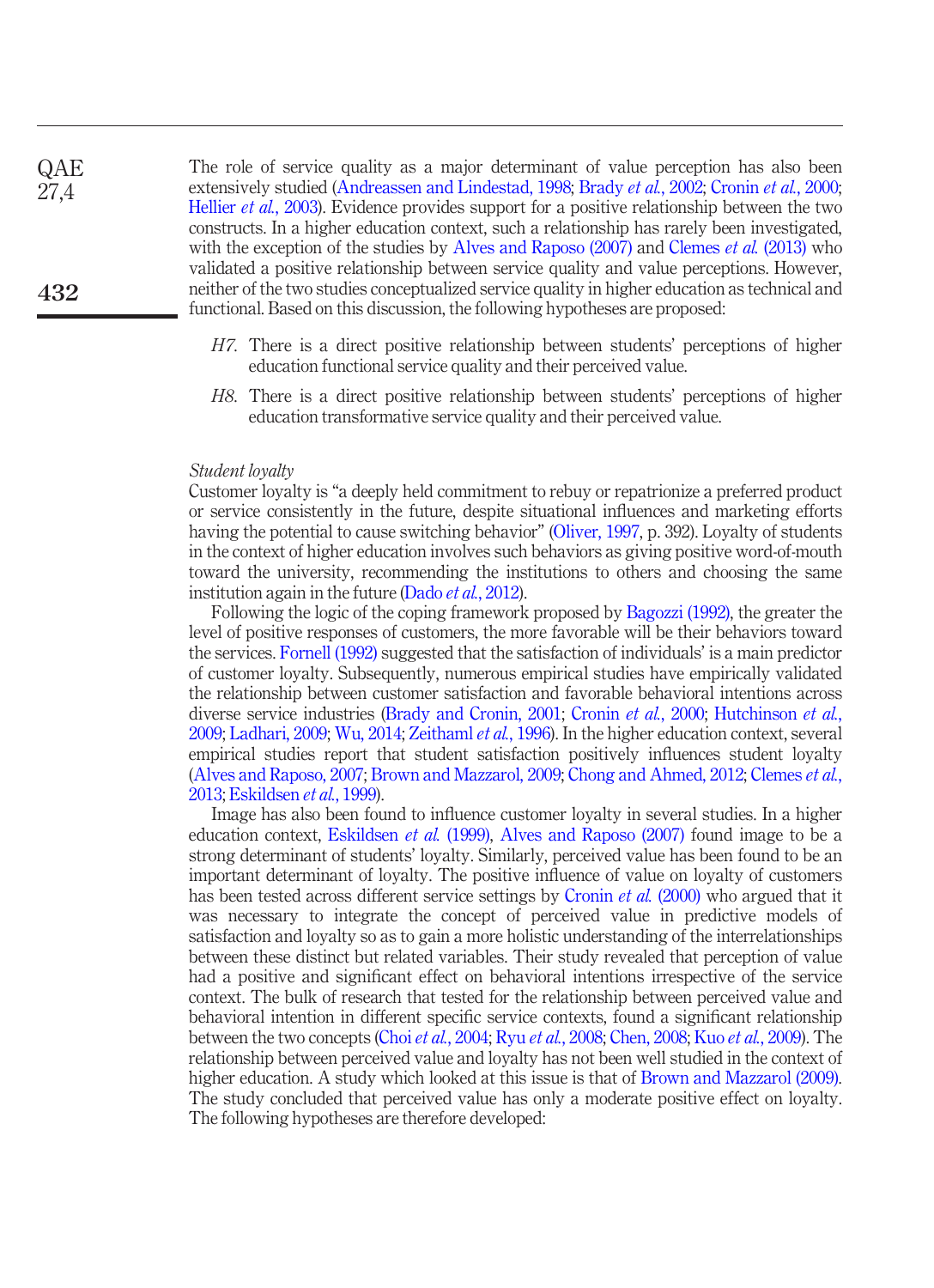- *H9*. There is a direct positive relationship between students' level of satisfaction with their university and their loyalty.
- *H10*. There is a direct positive relationship between students' image of their university and their loyalty.
- *H11*. There is a direct positive relationship between students' level of perceived value and their loyalty with the higher education institution.

## Methodology

#### *Measures and questionnaire design*

Measures of functional and technical service quality  $(1 = v)$  low and  $5 = v$ ery high) in higher education were developed in an earlier phase of this study (Teeroovengadum *et al.*, 2016). Items used to operationalize student satisfaction were adapted from Brady *et al.* (2002) and were measured on a five-point Likert scale where  $1 =$  "strongly disagree" and  $5 =$ "strongly agree." Perceived value was measured using items borrowed from Andreassen and Lindestad (1998) and Ryu *et al.* (2008). These items were measured using a five-point Likert scale, where 1 represented "very poor" and 5 represented "excellent." Image was measured using five indicators adopted from Lai *et al.* (2009). For these items, respondents were asked to rate their level of agreement on a five-point Likert scale where 1 represented "strongly disagree" and 5 represented "strong agree." Loyalty was measured using items on a scale where  $1 =$  "very unlikely" and  $5 =$  "very likely." This scale was adopted from Zeithaml *et al.* (1996).

#### *Sampling design and data collection process*

Data were collected using a convenience sampling strategy which is considered suitable when the purpose is to test a theory comprising relationships among variables, rather than making generalization (Balaji *et al.*, 2016). The questionnaire was administered to senior undergraduate and postgraduate students of various higher education institutions in Mauritius. The students were briefed about the study and the questionnaires were distributed accordingly and were self-completed. The sample size was chosen to meet the requirements for sound use of structural equation modeling, which according to Kline (2011) should exceed 200. In light of recommendations provided in the extant literature, a sample of 500 respondents was targeted and to account for potential unusable responses because of missing data and outliers 520 questionnaires were administered. A total of 501 valid responses were retained after screening for missing values and outliers.

## Analysis and results

#### *Sampling pro*fi*le*

The characteristics of the sample were benchmarked with those of the study population to ascertain that the latter was well represented. Table I provides the proportions of various demographic characteristics of students surveyed, namely, gender, age group, level of study, mode of study and institution type. The match between the sample and population characteristics was found to be reasonable. For example, in line with the study's population, it can be observed that among the sampled respondents, a majority of students were female  $(60.9$  per cent,  $n = 305$ ) compared to male students (39.1 per cent,  $n = 196$ ).

433

Validating the **HESQUAL** scale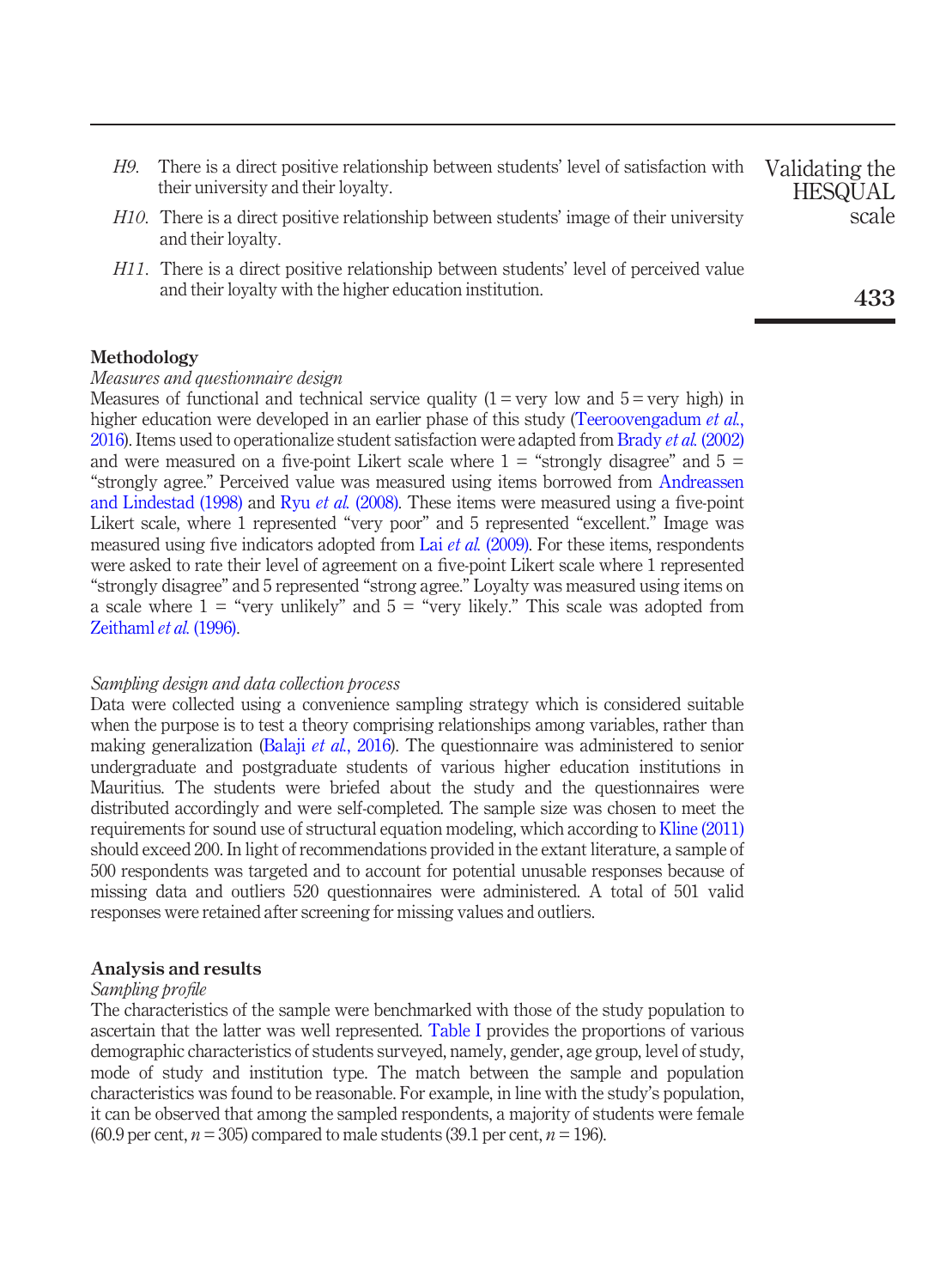| QAE                                              |                                                 | Sample $(n = 501)$ |                      | Population ( $N = 30004$ ) |                   |  |
|--------------------------------------------------|-------------------------------------------------|--------------------|----------------------|----------------------------|-------------------|--|
| 27,4                                             | Characteristics                                 | Frequency(n)       | $(\%)$               | Frequency (n)              | $(\%)$            |  |
|                                                  | Gender<br>Male<br>Female                        | 196<br>305         | 39.1<br>60.9         | 13,048<br>16,956           | 43.5<br>56.5      |  |
| 434                                              | Age group<br>18-21<br>22-25<br>>25              | 317<br>94<br>90    | 63.3<br>18.8<br>18.0 | n/a<br>n/a<br>n/a          | n/a<br>n/a<br>n/a |  |
|                                                  | Level of study<br>Undergraduate<br>Postgraduate | 404<br>97          | 80.6<br>19.4         | 26,679<br>3,325            | 88.9<br>11.1      |  |
| Table I.<br>Profile of survey                    | Mode of study<br>Full-time<br>Part-time         | 319<br>182         | 63.7<br>36.3         | 17,851<br>12,153           | 59.5<br>40.5      |  |
| respondents and<br>population<br>characteristics | <i>Institution type</i><br>Public<br>Private    | 328<br>173         | 65.5<br>34.5         | 19,770<br>10,234           | 65.9<br>34.1      |  |

## *Modeling process*

As a first step of the modeling process, using AMOS Version 20, the fit of the second-order factor model of functional service quality with ten first-order factors (attitudes and behavior of administrate staffs, administrative processes, support infrastructure, learning setting, general infrastructure, attitudes and behavior of academics, curriculum, pedagogy, competence of academics and support facilities) was verified. Results are presented in Table II. The model displayed a poor fit ( $\chi^2$ /df = 2.92; CFI = 0.85; TLI = 0.84; RMSEA = 0.06). Therefore the model was respecified by deleting the first-order factors that had poor loadings on the second-order factor. This process resulted in the deletion of "general infrastructure" as a first-order factor. The revised second-order factor model with the nine first-order factors displayed a good fit to the data ( $\chi^2$ /df = 1.96; CFI = 0.93; TLI = 0.92;  $RMSEA = 0.04$ ) and was therefore considered to be valid.

The modeling process followed the recommended two-step approach to structural equation modeling which involved testing the confirmatory factor model and the structural equation model (Anderson and Gerbing, 1988; Hair *et al.*, 2006). The overall measurement model showed satisfactory level of fit  $(\chi^2/df = 1.73$ ; CFI = 0.93; TLI = 0.92; RMSEA = 0.04, Table I). The normed chi-square value was below the recommended threshold of 3.0 (Bagozzi and Yi, 1988; Hair *et al.*, 2006). CFI and TLI were both above the minimum recommended value of 0.9 while the RMSEA value was below the cut-off point of 0.05. The

|                                |                                                                                                                 | $x^2$ /df                    | CFI                          | TLI                          | <b>RMSEA</b>                 |
|--------------------------------|-----------------------------------------------------------------------------------------------------------------|------------------------------|------------------------------|------------------------------|------------------------------|
| Table II.<br>Model fit indices | Second-order factor model<br>Revised second-order factor model<br>Overall measurement model<br>Structural model | 2.92<br>1.96<br>1.73<br>1.78 | 0.85<br>0.93<br>0.93<br>0.92 | 0.84<br>0.92<br>0.92<br>0.92 | 0.06<br>0.04<br>0.04<br>0.04 |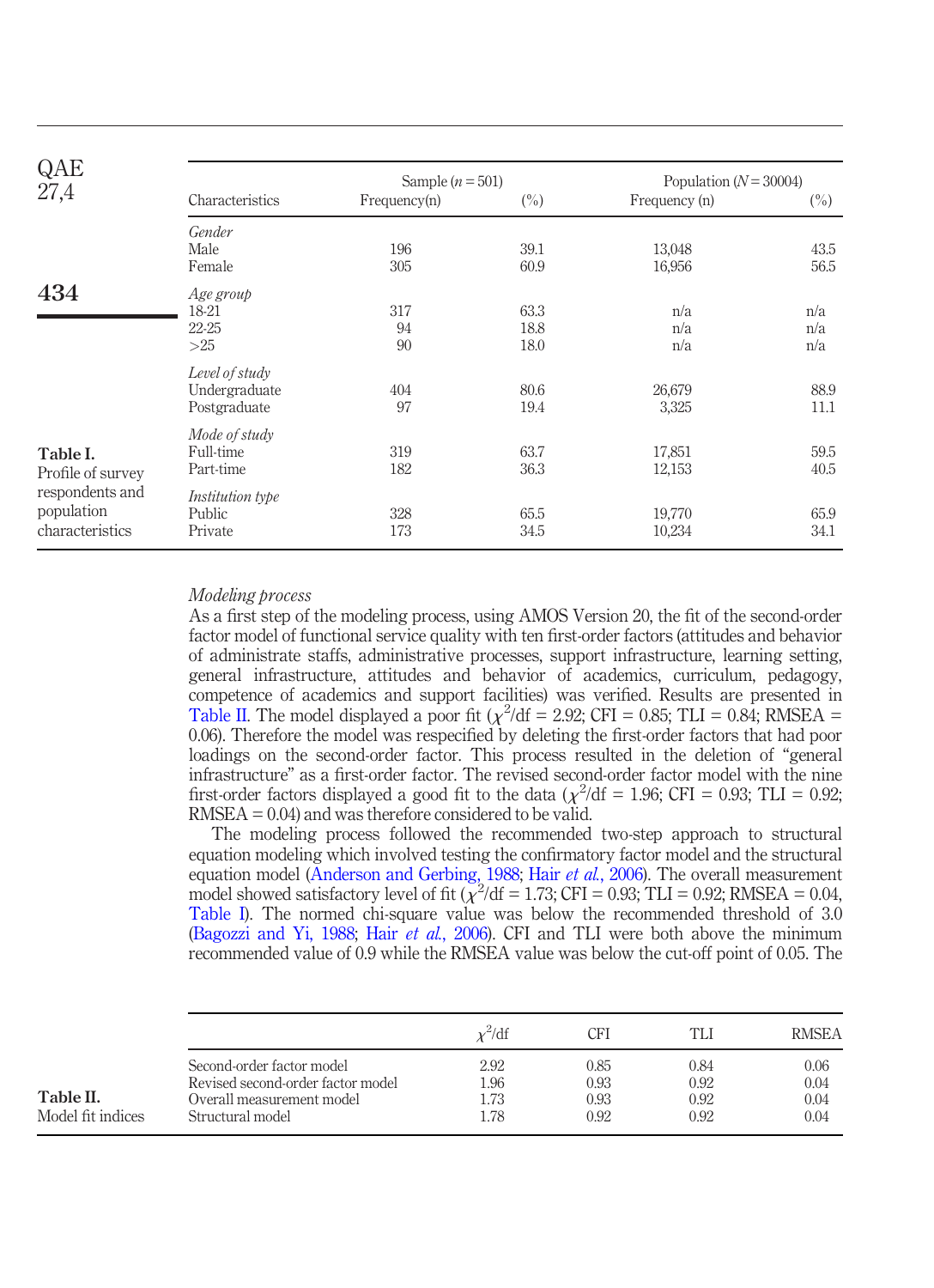convergent validity of the measurement model was assessed using the three criteria recommended by Hair *et al.* (2006). First, for establishing convergent validity, the indicators (observed variables) should have significant factor loadings with regards to their respective latent variables. Second, the size of the standardized factor loadings of each indicator should be at least greater than 0.5. Third, the average variance extracted (AVE) should be greater than 50 per cent. As shown in Table II, these criteria were met suggesting that the measurement model achieved convergent validity.

Discriminant validity refers to the extent to which a construct is distinct from other related constructs (Hair *et al.*, 2006). Discriminant validity is established if the square root of AVE estimates for each construct is larger than their corresponding inter-construct correlations (Fornell and Larker, 1981). As noted from Table III, discriminant validity was achieved. Given these results, the structural equation model was tested. Results indicated that the fit indices were within the acceptable thresholds ( $\chi^2$ /df = 1.78; CFI = 0.92; TLI = 0.92; RMSEA = 0.04, Table I). Among the 11 hypothesized relationships proposed, nine were supported while two were found to be insignificant. Results are presented in Table IV.

#### **Discussion**

*H1* which proposed a positive relationship between functional service quality and image and *H2* which proposed a direct positive relationship between technical service quality and image were both supported by the study findings. The results suggest that higher level of technical and functional service quality leads to a more positive image among students. This is in line with the findings of existing literature. In the context of higher education, this relationship was tested by Clemes *et al.* (2013) and was found to be significant. More so, the results suggest that functional service quality is a stronger predictor of image than transformative (technical) service quality. Some analogous studies in other service sectors also considered the influence of technical and functional aspects as two distinct dimensions of service quality on image. In line with our findings Kang and James (2004) and Silvestri *et al.* (2017) report that functional service quality has the strongest influence on image compared to technical service quality. However, in their study on quality of service in the transportation sector, Yilmaz and Ari (2017) found that technical service quality had a stronger influence on corporate image than the functional service quality. It is difficult therefore to reach a consensus on the potential influences of the technical and functional aspects of service quality on image. It seems that the magnitude of the relationships is industry specific. However, in a higher education context, transformative service quality (technical) is a good predictor of image.

*H3* and *H4* tested whether functional service quality and transformative service quality respectively influenced student satisfaction. Functional service quality was found to exert an insignificant relationship on satisfaction while results provided support for a positive relationship between transformative service quality and satisfaction. From a general perspective, the study joins those research that does not support a significant relationship between service quality and satisfaction (Chen and Tsai, 2007; Hutchinson *et al.*, 2009) as well as those that concluded a significant positive relationship between the two constructs (Andreassen and Lindestad, 1998; Ladhari *et al.*, 2011; Choi *et al.*, 2004; Olorunniwo *et al.*, 2006; Wu, 2014). Likewise, in a higher education context, Alves and Raposo (2010) also reported a positive relationship between service quality and student satisfaction. These studies however considered only the functional aspects of service quality. Kasiri *et al.* (2017) and Silvestri *et al.* (2017) who rightly delineated service quality into the technical and functional aspects reported that both dimensions of service quality are significantly related Validating the **HESQUAL** scale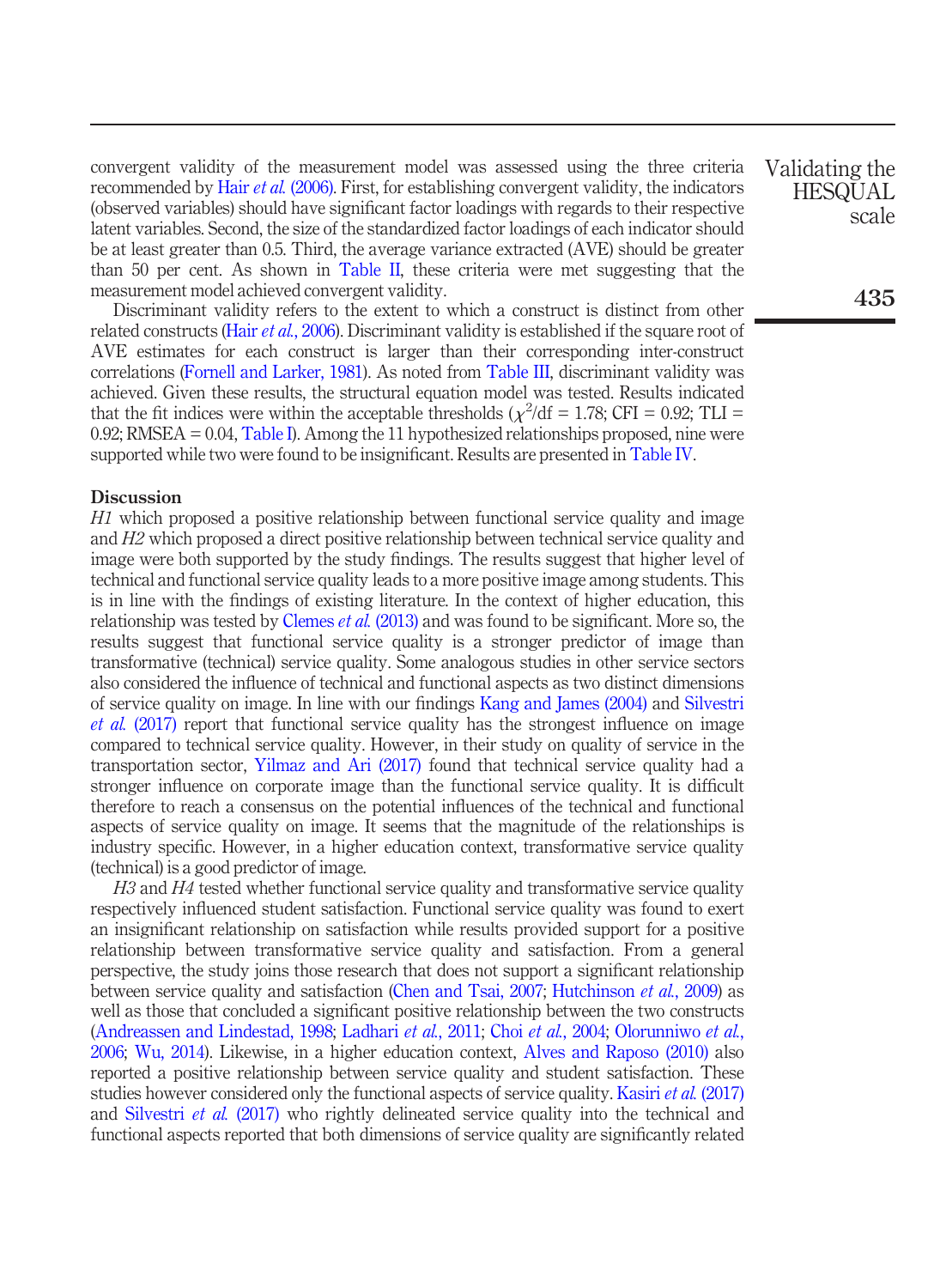| Indicators<br>FSQ1<br>FSQ <sub>2</sub><br>FSQ4<br>FSQ5<br>FSQ6<br>FSQ7<br>FSQ8<br>FSQ9 | Indicators<br>Functional service quality (second-order factor): $AVE = 0.51$ ; $CR = 0.90$<br>Attitude and behavior of administrative staffs<br>Administrative processes<br>Learning setting<br>General infrastructure<br>Attitude and behavior of academics<br>Curriculum | SL<br>0.552<br>0.570<br>0.769<br>0.780<br>0.723                                                                                                                                                                                                                                                                                                                                                                                                                                                                                                                                                                                                 | t-value<br>8.708<br>8.498<br>CP<br>10.148                                                                                       |  |  |  |  |
|----------------------------------------------------------------------------------------|----------------------------------------------------------------------------------------------------------------------------------------------------------------------------------------------------------------------------------------------------------------------------|-------------------------------------------------------------------------------------------------------------------------------------------------------------------------------------------------------------------------------------------------------------------------------------------------------------------------------------------------------------------------------------------------------------------------------------------------------------------------------------------------------------------------------------------------------------------------------------------------------------------------------------------------|---------------------------------------------------------------------------------------------------------------------------------|--|--|--|--|
|                                                                                        |                                                                                                                                                                                                                                                                            |                                                                                                                                                                                                                                                                                                                                                                                                                                                                                                                                                                                                                                                 |                                                                                                                                 |  |  |  |  |
|                                                                                        |                                                                                                                                                                                                                                                                            |                                                                                                                                                                                                                                                                                                                                                                                                                                                                                                                                                                                                                                                 |                                                                                                                                 |  |  |  |  |
|                                                                                        |                                                                                                                                                                                                                                                                            |                                                                                                                                                                                                                                                                                                                                                                                                                                                                                                                                                                                                                                                 |                                                                                                                                 |  |  |  |  |
|                                                                                        |                                                                                                                                                                                                                                                                            |                                                                                                                                                                                                                                                                                                                                                                                                                                                                                                                                                                                                                                                 |                                                                                                                                 |  |  |  |  |
|                                                                                        |                                                                                                                                                                                                                                                                            |                                                                                                                                                                                                                                                                                                                                                                                                                                                                                                                                                                                                                                                 |                                                                                                                                 |  |  |  |  |
|                                                                                        |                                                                                                                                                                                                                                                                            |                                                                                                                                                                                                                                                                                                                                                                                                                                                                                                                                                                                                                                                 |                                                                                                                                 |  |  |  |  |
|                                                                                        |                                                                                                                                                                                                                                                                            |                                                                                                                                                                                                                                                                                                                                                                                                                                                                                                                                                                                                                                                 | 10.605                                                                                                                          |  |  |  |  |
|                                                                                        |                                                                                                                                                                                                                                                                            | 0.762                                                                                                                                                                                                                                                                                                                                                                                                                                                                                                                                                                                                                                           | 9.744                                                                                                                           |  |  |  |  |
|                                                                                        | Pedagogy                                                                                                                                                                                                                                                                   | 0.836                                                                                                                                                                                                                                                                                                                                                                                                                                                                                                                                                                                                                                           | 10.632                                                                                                                          |  |  |  |  |
|                                                                                        |                                                                                                                                                                                                                                                                            | 0.790                                                                                                                                                                                                                                                                                                                                                                                                                                                                                                                                                                                                                                           | 10.560                                                                                                                          |  |  |  |  |
| FSQ10                                                                                  | Support facilities                                                                                                                                                                                                                                                         | 0.587                                                                                                                                                                                                                                                                                                                                                                                                                                                                                                                                                                                                                                           | 8.917                                                                                                                           |  |  |  |  |
|                                                                                        |                                                                                                                                                                                                                                                                            |                                                                                                                                                                                                                                                                                                                                                                                                                                                                                                                                                                                                                                                 |                                                                                                                                 |  |  |  |  |
| TSQ <sub>2</sub>                                                                       | My university has enabled me to be more self-confident                                                                                                                                                                                                                     | 0.721                                                                                                                                                                                                                                                                                                                                                                                                                                                                                                                                                                                                                                           | 16.908                                                                                                                          |  |  |  |  |
| TSQ3                                                                                   |                                                                                                                                                                                                                                                                            | 0.799                                                                                                                                                                                                                                                                                                                                                                                                                                                                                                                                                                                                                                           | 19.150                                                                                                                          |  |  |  |  |
| TSQ4                                                                                   | My university has enabled me to have a higher level of self-<br>awareness                                                                                                                                                                                                  | 0.807                                                                                                                                                                                                                                                                                                                                                                                                                                                                                                                                                                                                                                           | CP                                                                                                                              |  |  |  |  |
| TSQ <sub>5</sub>                                                                       | My university has helped me to develop problem-solving                                                                                                                                                                                                                     | 0.719                                                                                                                                                                                                                                                                                                                                                                                                                                                                                                                                                                                                                                           | 16.855                                                                                                                          |  |  |  |  |
|                                                                                        |                                                                                                                                                                                                                                                                            | 0.648                                                                                                                                                                                                                                                                                                                                                                                                                                                                                                                                                                                                                                           | 14.685                                                                                                                          |  |  |  |  |
| TSQ7                                                                                   | My university has enabled me to increase my knowledge and<br>skills in general                                                                                                                                                                                             | 0.610                                                                                                                                                                                                                                                                                                                                                                                                                                                                                                                                                                                                                                           | 14.011                                                                                                                          |  |  |  |  |
|                                                                                        |                                                                                                                                                                                                                                                                            |                                                                                                                                                                                                                                                                                                                                                                                                                                                                                                                                                                                                                                                 |                                                                                                                                 |  |  |  |  |
| IM1                                                                                    | My university has a good academic reputation                                                                                                                                                                                                                               | 0.804                                                                                                                                                                                                                                                                                                                                                                                                                                                                                                                                                                                                                                           | 20.064                                                                                                                          |  |  |  |  |
| IM <sub>2</sub>                                                                        | Compared to other universities my university has a good<br>image                                                                                                                                                                                                           | 0.713                                                                                                                                                                                                                                                                                                                                                                                                                                                                                                                                                                                                                                           | 16.990                                                                                                                          |  |  |  |  |
| IM <sub>3</sub>                                                                        |                                                                                                                                                                                                                                                                            | 0.711                                                                                                                                                                                                                                                                                                                                                                                                                                                                                                                                                                                                                                           | 17.285                                                                                                                          |  |  |  |  |
| IM4                                                                                    | Qualification gained from my university is externally<br>perceived as being of value                                                                                                                                                                                       | 0.799                                                                                                                                                                                                                                                                                                                                                                                                                                                                                                                                                                                                                                           | 23.209                                                                                                                          |  |  |  |  |
| IM <sub>5</sub>                                                                        | My university is a prestigious university                                                                                                                                                                                                                                  | 0.850                                                                                                                                                                                                                                                                                                                                                                                                                                                                                                                                                                                                                                           | CP                                                                                                                              |  |  |  |  |
| Perceived value: $AVE = 0.62$ ; $CR = 0.83$                                            |                                                                                                                                                                                                                                                                            |                                                                                                                                                                                                                                                                                                                                                                                                                                                                                                                                                                                                                                                 |                                                                                                                                 |  |  |  |  |
| PV1                                                                                    | Reasonableness of university overall cost                                                                                                                                                                                                                                  | 0.660                                                                                                                                                                                                                                                                                                                                                                                                                                                                                                                                                                                                                                           | 15.040                                                                                                                          |  |  |  |  |
| PV <sub>2</sub>                                                                        | Overall value you get from your university for your effort                                                                                                                                                                                                                 | 0.839                                                                                                                                                                                                                                                                                                                                                                                                                                                                                                                                                                                                                                           | 18.915                                                                                                                          |  |  |  |  |
| PV <sub>3</sub>                                                                        | Overall value you get from your university for your money                                                                                                                                                                                                                  | 0.846                                                                                                                                                                                                                                                                                                                                                                                                                                                                                                                                                                                                                                           | CP                                                                                                                              |  |  |  |  |
| Student satisfaction: $AVE = 0.65$ ; $CR = 0.92$                                       |                                                                                                                                                                                                                                                                            |                                                                                                                                                                                                                                                                                                                                                                                                                                                                                                                                                                                                                                                 |                                                                                                                                 |  |  |  |  |
| SS <sub>1</sub>                                                                        | My choice to enroll at my university was a wise one.                                                                                                                                                                                                                       | 0.822                                                                                                                                                                                                                                                                                                                                                                                                                                                                                                                                                                                                                                           | 25.344                                                                                                                          |  |  |  |  |
| SS <sub>2</sub>                                                                        | This university is exactly what is needed for higher education<br>studies                                                                                                                                                                                                  | 0.763                                                                                                                                                                                                                                                                                                                                                                                                                                                                                                                                                                                                                                           | 22.056                                                                                                                          |  |  |  |  |
| SS <sub>3</sub>                                                                        | I did the right thing by choosing my university                                                                                                                                                                                                                            | 0.904                                                                                                                                                                                                                                                                                                                                                                                                                                                                                                                                                                                                                                           | CP                                                                                                                              |  |  |  |  |
| SS <sub>4</sub>                                                                        |                                                                                                                                                                                                                                                                            | 0.884                                                                                                                                                                                                                                                                                                                                                                                                                                                                                                                                                                                                                                           | 29.590                                                                                                                          |  |  |  |  |
| SS <sub>5</sub>                                                                        | I am enjoying studying at my university                                                                                                                                                                                                                                    | 0.751                                                                                                                                                                                                                                                                                                                                                                                                                                                                                                                                                                                                                                           | 21.419                                                                                                                          |  |  |  |  |
| SS <sub>6</sub>                                                                        | I am happy with my experience as a student at my university                                                                                                                                                                                                                | 0.703                                                                                                                                                                                                                                                                                                                                                                                                                                                                                                                                                                                                                                           | 19.178                                                                                                                          |  |  |  |  |
|                                                                                        |                                                                                                                                                                                                                                                                            |                                                                                                                                                                                                                                                                                                                                                                                                                                                                                                                                                                                                                                                 |                                                                                                                                 |  |  |  |  |
| BI1                                                                                    |                                                                                                                                                                                                                                                                            | 0.789                                                                                                                                                                                                                                                                                                                                                                                                                                                                                                                                                                                                                                           | 21.701                                                                                                                          |  |  |  |  |
| BI2                                                                                    |                                                                                                                                                                                                                                                                            |                                                                                                                                                                                                                                                                                                                                                                                                                                                                                                                                                                                                                                                 | 19.692                                                                                                                          |  |  |  |  |
| BI <sub>3</sub>                                                                        |                                                                                                                                                                                                                                                                            |                                                                                                                                                                                                                                                                                                                                                                                                                                                                                                                                                                                                                                                 | 27.831                                                                                                                          |  |  |  |  |
| BI4                                                                                    | Attend the same university if you follow another course in<br>future                                                                                                                                                                                                       | 0.866                                                                                                                                                                                                                                                                                                                                                                                                                                                                                                                                                                                                                                           | СP                                                                                                                              |  |  |  |  |
|                                                                                        |                                                                                                                                                                                                                                                                            |                                                                                                                                                                                                                                                                                                                                                                                                                                                                                                                                                                                                                                                 |                                                                                                                                 |  |  |  |  |
|                                                                                        | TSQ6                                                                                                                                                                                                                                                                       | Competence of academics<br>Transformative quality: $AVE = 0.52$ ; $CR = 0.87$<br>My university has helped me to think more critically<br>skills with respect to my field of study<br>My university has allowed me to transcend my prejudices<br>$Image: AVE = 0.60; CR = 0.88$<br>Research output from my university is highly rated<br>I am pleased to be enrolled as a student at my university<br>Loyalty: $AVE = 0.69$ ; $CR = 0.90$<br>Recommend your university to friends and relatives<br>Say favorable things about your university to others<br>Choose the same university again if you could start all over<br>composite reliability | 0.743<br>0.920<br><b>Notes:</b> SL – standardized loading; CP – constraint parameters; $AVE$ – average variance extracted; CR – |  |  |  |  |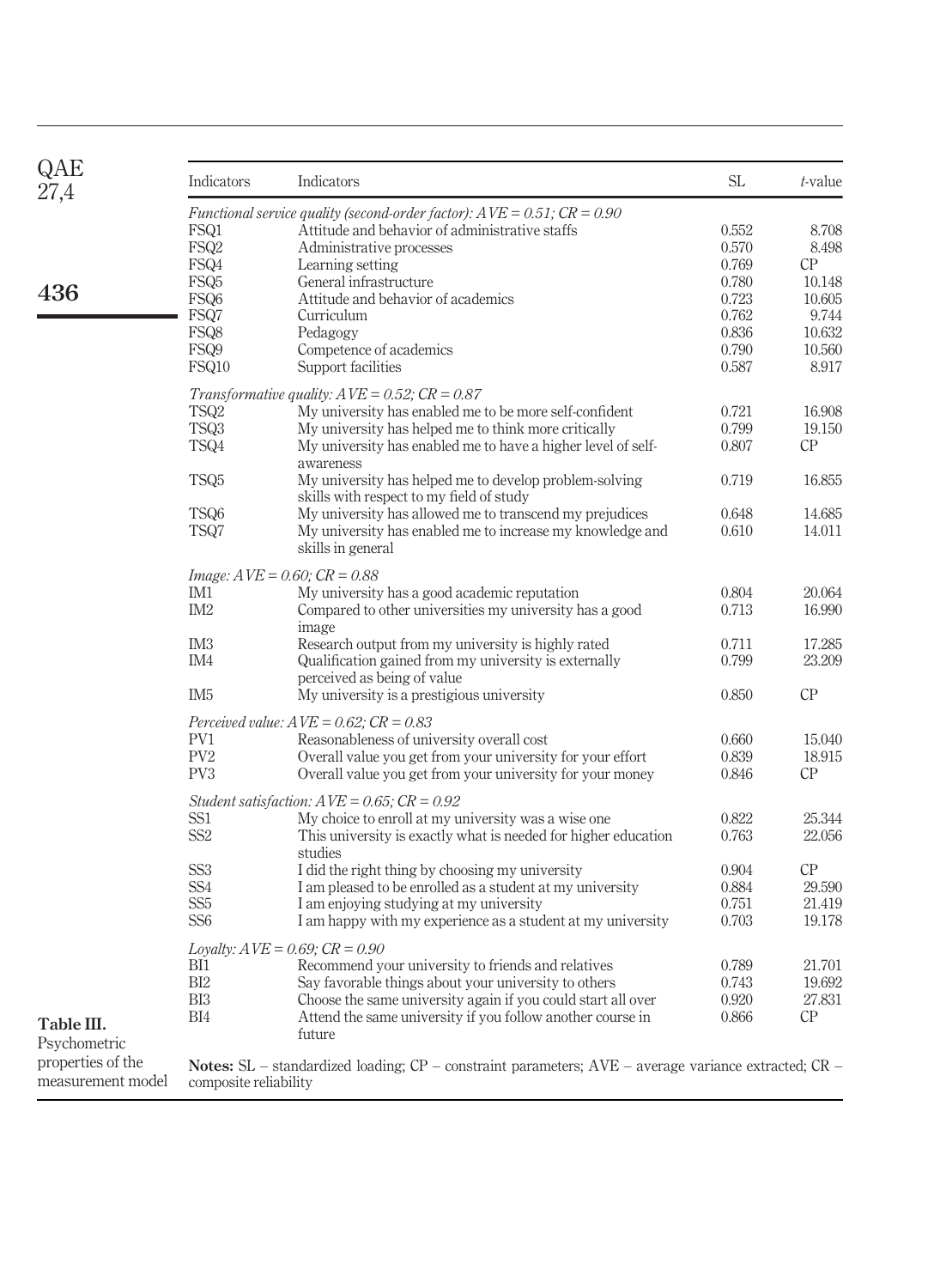to customer satisfaction in retail and tourism contexts, respectively. Furthermore, both research concluded that functional service quality had the strongest effect on satisfaction.

However in a higher education context as this study demonstrates, the technical aspect of service quality, conceptualized as transformative service quality, exerted a strong positive effect on students' satisfaction. Taken together, these empirical evidences (see, Table V) suggest that functional and technical service quality have differential effects on customer satisfaction and that such effects are context dependent. This particular finding shows that in the higher education context, the outcome of the service (technical quality) is more important than the service delivery process (functional quality). It also reinforces the claim of Harvey and Green (1993), who argued that quality in higher education is best conceptualized as transformative quality and also provide support for the need of including the technical dimension as in the HESQUAL scale when evaluating the quality of higher education services.

*H5* postulated that image positively influence students' satisfaction with the higher education institution. Results provided support for this hypothesis and corroborate the numerous empirical studies in the generic marketing literature (Silvestri *et al.*, 2017). Similar findings can also be found in a higher education context (Alves and Raposo, 2007; Clemes *et al.*, 2013; Weerasinghe and Fernando, 2018). This implies that students' emotional response and evaluation of their cumulative experience is greatly influenced by the mentally constructed goodwill that they retain about their university. The strong effect of image on student satisfaction shows that students continue to attach much importance to the

|            | <b>IMAGE</b>                                                                                           | <b>FSQ</b> | <b>SAT</b> | BI    | PV    | <b>TSQ</b> |                                    |
|------------|--------------------------------------------------------------------------------------------------------|------------|------------|-------|-------|------------|------------------------------------|
| IMAGE      | 0.777                                                                                                  |            |            |       |       |            |                                    |
| FSQ        | 0.625                                                                                                  | 0.715      |            |       |       |            |                                    |
| <b>SAT</b> | 0.743                                                                                                  | 0.546      | 0.808      |       |       |            |                                    |
| BI         | 0.678                                                                                                  | 0.475      | 0.804      | 0.832 |       |            |                                    |
| <b>PV</b>  | 0.497                                                                                                  | 0.557      | 0.575      | 0.433 | 0.786 |            |                                    |
| <b>TSQ</b> | 0.527                                                                                                  | 0.582      | 0.565      | 0.476 | 0.409 | 0.721      | Table IV.<br>Discriminant validity |
|            | <b>Note:</b> Diagonal values are square root of AVE and off-diagonal are inter-construct correlations. |            |            |       |       |            | between constructs                 |

| Hyp        | Hypothesised parameter         | Std $\beta$ | <b>SE</b> | z-value  | Result        |
|------------|--------------------------------|-------------|-----------|----------|---------------|
| H1         | $FSQ \rightarrow \text{IMAGE}$ | $0.507***$  | 0.089     | 7.991    | Supported     |
| Н2         | $TSQ \rightarrow \text{IMAGE}$ | $0.236***$  | 0.066     | 4.374    | Supported     |
| ΗЗ         | $FSO \rightarrow SAT$          | $-0.070$    | 0.080     | $-1.160$ | Not supported |
| Н4         | $TSO \rightarrow SAT$          | $0.206***$  | 0.053     | 4.464    | Supported     |
| Н5         | $IMAGE \rightarrow SAT$        | $0.557***$  | 0.051     | 10.206   | Supported     |
| H6         | $PV \rightarrow SAT$           | $0.272***$  | 0.042     | 5.856    | Supported     |
| Н7         | $FSQ \rightarrow PV$           | $0.513***$  | 0.100     | 7.570    | Supported     |
| Н8         | $TSQ \rightarrow PV$           | $0.115*$    | 0.074     | 1.986    | Supported     |
| H9         | $SAT \rightarrow LY$           | $0.692***$  | 0.075     | 11.259   | Supported     |
| <i>H10</i> | $IMAGE \rightarrow LY$         | $0.190***$  | 0.061     | 3.537    | Supported     |
| H11        | $PV \rightarrow LY$            | $-0.056$    | 0.045     | $-1.355$ | Not supported |

Notes: FSQ: functional service quality; TSQ: transformational service quality; SAT: satisfaction; PV: Results of hypothesis testing perceived value; LY: loyalty; \**p* < 0.05; \*\**p* < 0.01; \*\*\**p*< 0.001

Validating the **HESQUAL** scale

437

Table V.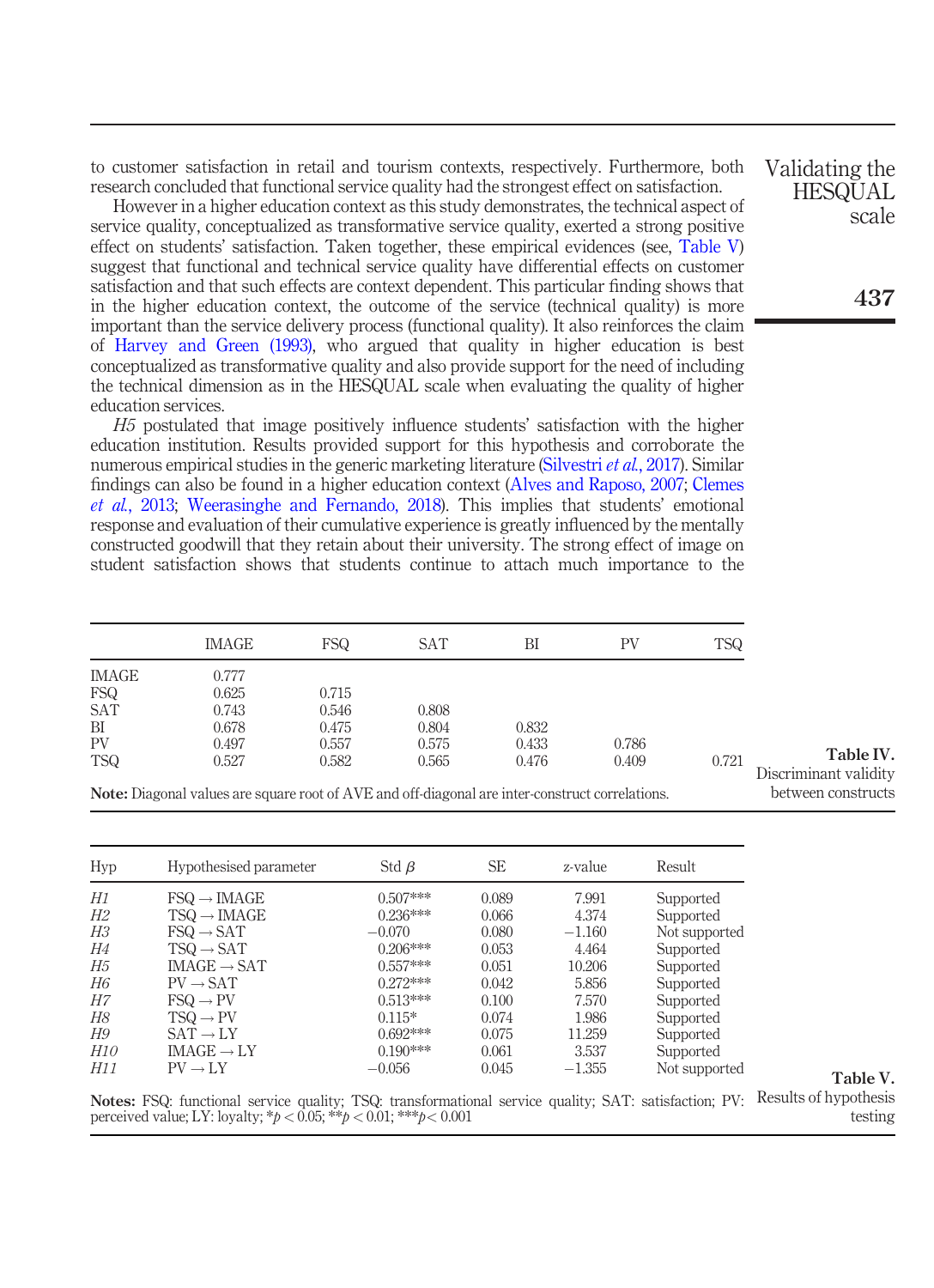reputation of their university, not only at the start of the consumption process but also during and after the consumption process.

*H6* proposed that perceived value is positively related to students' satisfaction. Results provided support for this hypothesis, corroborating past empirical findings from the higher education literature (Alves and Raposo, 2007; Brown and Mazzarol, 2009). Therefore, as suggested by the equity theory the more students' view that the trade-off between what they give and what they receive in return to be adequate, they tend to have more favorable emotional responses toward the university. In addition to being offered high quality services and taking pride from their university prestige, akin to customers in other service industries students also expect a fair deal.

The study also hypothesized that the two dimensions of service quality, namely functional (*H7*) and transformative (*H8*) positively influence the perception of university value. Results provided support for both hypotheses. However, functional service quality has a stronger effect on perceived value than the technical component. The results seem to confirm those in the existing literature, although the majority of them did not explicitly distinguish between functional and technical aspects of service quality (Andreassen and Lindestad, 1998; Brady *et al.*, 2002; Cronin *et al.*, 2000; Hellier *et al.*, 2003). It is worth highlighting here that while technical service quality matters most in explaining satisfaction level of students, it is functional service quality which is the strongest predictor of perceived value. This indicates that when evaluating the trade-off between the benefits receive and what they forego, it is the delivery process such as campus facilities, administrative procedures and physical infrastructure which are more important. This can be explained by the fact that as advocated by Grönroos (2011), value is incrementally gained throughout the service experience and variation are more likely to occur during the delivery process with regards to the functional element of service quality.

*H9, H10* and *H11* suggested that student satisfaction, image and perceived value positively influence their loyalty toward the higher education institution, respectively. Results provide support for *H9* and *H10*, indicating that higher level of students' satisfaction and more positive image leads to stronger loyalty behaviors toward the institution. This finding confirms the various empirical studies carried out in a higher education setting (Chong and Ahmed, 2012; Clemes *et al.*, 2013; Eskildsen *et al.*, 1999; Pham and Lai, 2016; Subrahmanyam, 2017). However, *H11* which proposed a positive relationship between perceived value and loyalty was rejected by the study findings. The non-significant relationship contradicts the majority of empirical studies on the topic (Cronin *et al.*, 2000; Choi *et al.*, 2004; Ryu *et al.*, 2008; Kuo *et al.*, 2009). Moreover, while the positive effects of satisfaction and image on loyalty are in line with Bagozzi's coping framework which posits that cognitive and emotional responses are antecedents of behaviors, the insignificant effect of perceived value does not support the theory. We find the possible explanation for it. The first one would simply be that given that perceived value does have a significant bivariate effect on loyalty, it is rendered insignificant in the structural model only because image and satisfaction are much stronger predictors of loyalty in the higher education context. Another possibility would be that the results are because of specific contextual factors, namely, the fact that public universities in Mauritius are partly subsidized by the government and therefore the fees are quite reasonable. Consequently there might not be enough variation in perceived value so as to substantially influence students' loyalty.

#### *Theoretical implications*

The study has important theoretical implications for future research in service quality. First, it validates the HESQUAL scale which is a holistic measurement scale which can be used to

438

**QAE** 27,4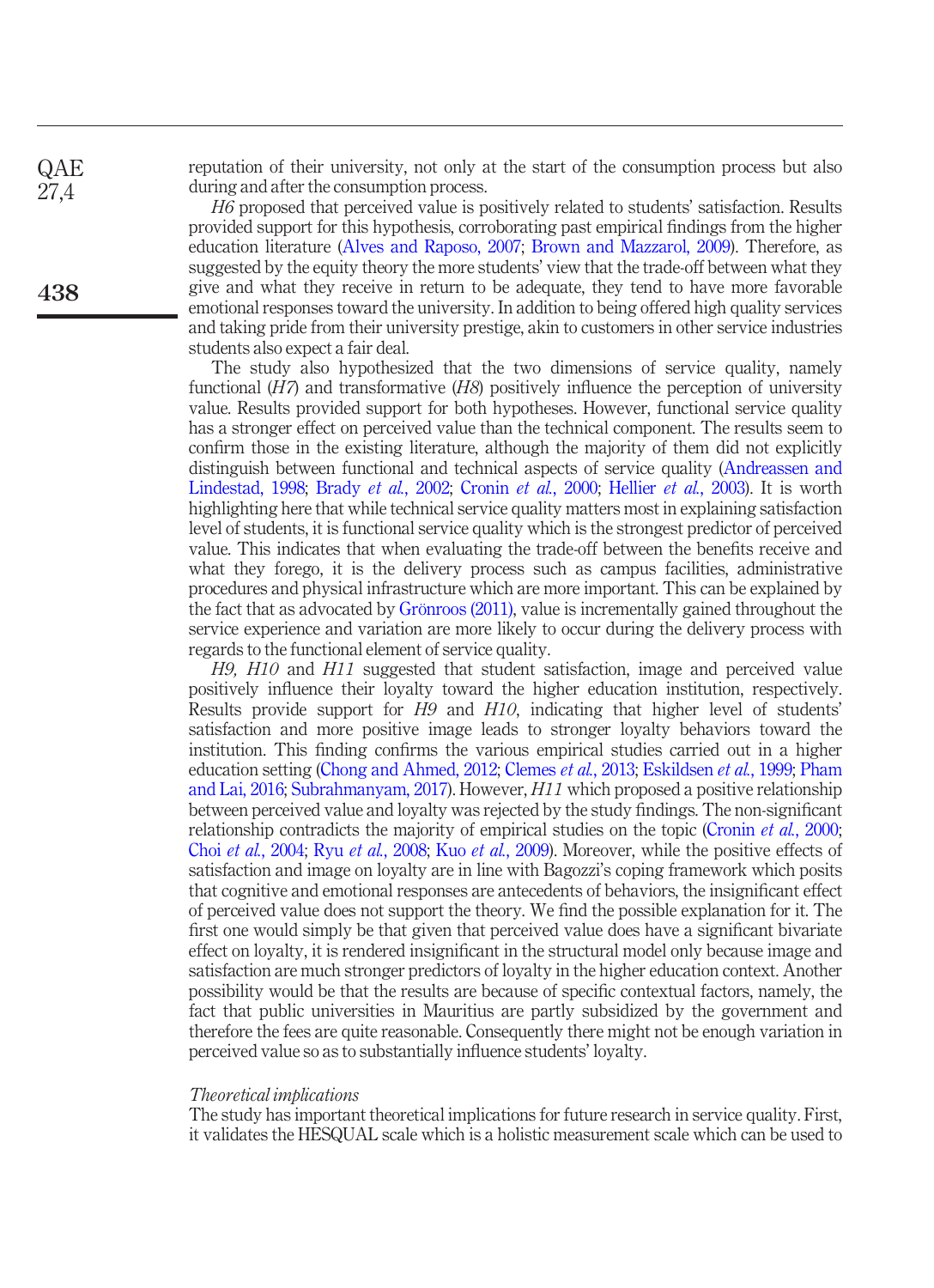measure service quality in the higher education context. Next, to the best of our knowledge, no studies in higher education have yet developed a structural model comprising a second-order functional service quality construct and the technical service quality construct together and investigated their unique influence on image, perceived value and customer satisfaction. The research demonstrates that both dimensions of service quality have their role in shaping students' image of the institution and value perceptions. Another important lesson from the research is that while functional service quality did not predict student satisfaction, technical service quality, conceptualized as transformative quality, was a good predictor of satisfaction. The empirical findings support the arguments that universities should consider themselves as agents of transformation, catering for the overall development of students and preparing them to face the realities of the new world defined by the economic and cultural agenda. Importantly, the findings demonstrate that by focusing on the transformative service quality aspect, universities will not only conform to one of their primary purpose which is to ensure that learners are transformed, but in doing so they shall also be successful from a marketing perspective. While the relationship between technical service quality and satisfaction has received mixed support in the generic marketing literature, researchers consider the functional and technical aspects as two theoretically distinct dimensions of service quality and recommend to avoid viewing the construct as unidimensional. Particularly in the higher education sector, technical service quality is essential in influencing students' perceptions and behaviors and should therefore not be ignored in similar future research.

#### *Managerial implications*

The study has important policy implications for managers of higher education institutions as well as educational planners. Competition in the higher education sector means that universities strive to maintain student loyalty (Pham and Lai, 2016). The findings suggest that university management can ensure loyalty behaviors by improving students' perceptions of the image of, value of and the satisfaction with their institution. Furthermore, the results suggest that image perceptions, value perceptions and student satisfaction are largely dependent on transformative (technical) service quality and functional service quality. These findings provide us with valuable information for policymaking in higher education. First, better perceptions of the transformative service quality are likely to lead to an improvement in students' perception of the image of and their satisfaction and perceived value with the institution. Consequently, universities should ensure that necessary internal processes are put in place to meet students' expectations with respect to higher education learning outcomes. Recognizing that students' transformation is central to learning (Harvey and Green, 1993; Mezirow, 2006), universities should improve on the technical aspects of service quality. Higher education managers should ensure that an important goal of the institution and its academic programs is to promote transformation of learners from students to full-fledge scholars and ready-to-work individuals. Institutions should ensure that academic programs provide learners with such tools to enable them re-examine the organization of assumptions that re-structure their feelings, thinking and attitudes, fostering their personal and academic growth. As Mezirow (1981, p. 20) argues, the goal of transformative learning through critical reflection is to develop in adult learners "a crucial sense of agency over ourselves and our lives".

Validating the **HESQUAL** scale

439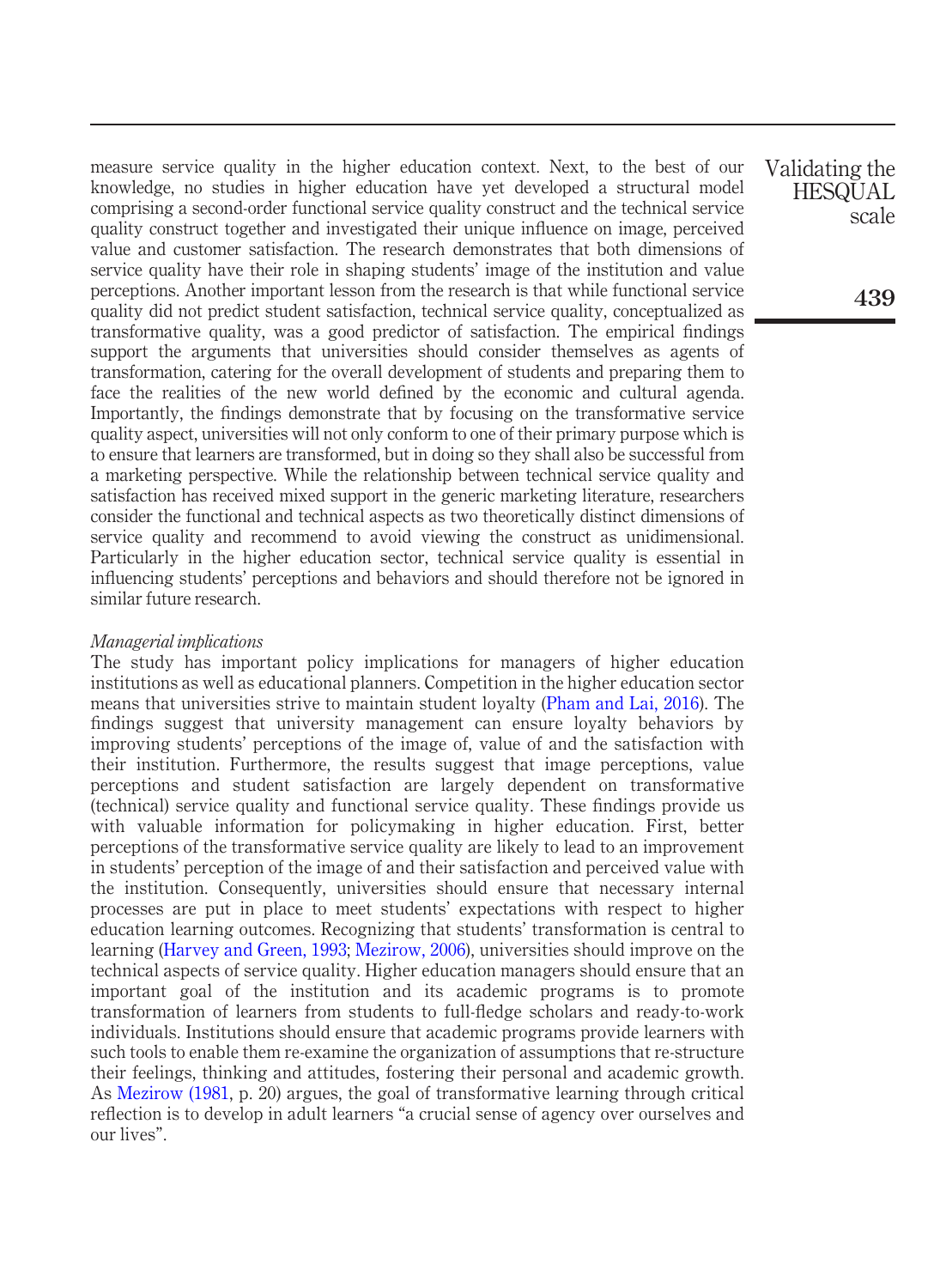In addition to ensuring the acquisition of disciplinary knowledge which remains a central component of university education (Johnes, 2006), universities should also cater for the development of graduates' metacognitive abilities which include self-efficacy, emotional intelligence and self-confidence, so as to empower them (Pool and Sewell, 2007; Harvey and Green, 1993; Knight and Yorke, 2002). Enhancing graduates' generic, disciplinary and metacognitive skills require universities to continuously improve their curricula and pedagogies. As observed by Barnett (2009), ensuring the transformation of students requires a re-examination of curricula and pedagogies. Higher education managers should also recognize that student satisfaction with and the image of the institution is also dependent on the level of functional service quality. Universities should therefore put in place quality management practices such as benchmarking so as to continuously improve the quality of service delivery processes.

#### *Limitations and suggestions for future research*

Despite the scientific approach adopted in this study, its findings should be interpreted in the light of the research limitations. First, the study relied on data collected exclusively from students enrolled in higher education institutions in Mauritius which is a developing nation where the university infrastructure (e.g. library and laboratory facilities, information technology services, classroom facilities, etc.) lag behind that of universities located in developed and industrialized countries. This may well have impacted on students' perceptions and behaviors with respect to their institutions and thus, on the magnitude of the relationships proposed in the structural model. It is therefore important for researchers to replicate the study in other countries so as to validate the findings.

Second, the study relied on data collected at one point in time. Students' perceptions of their institutions may change as they progress through their studies. It is therefore important that future studies are based on longitudinal data to capture the changing perceptions of students. Third, the study considered functional service quality as a secondorder construct. However, the construct of service quality can also be represented as a thirdorder factor (Brady and Cronin, 2001). Although such an approach would not have allowed us to study the unique influence of the two dimensions of service quality on the outcome variables, it may be worthwhile for future research to consider service quality as formative higher-order construct given the methodological advantages of formative modeling and using alternative statistical modeling techniques such as partial least squares structural equation modeling.

*Concluding remarks.* The purpose of the study was to validate the HESQUAL scale initially developed by Teeroovengadum *et al.* (2016) and test an improved structural model of students' perceptions of service quality and their satisfaction and loyalty in the context of higher education. Despite the study's limitations discussed above, this research contributes to the existing literature by assessing the psychometric properties of the HESQUAL scale and providing empirical evidence with respect to its validity and reliability using a confirmatory approach. We therefore posit that the measurement instrument can confidently be used to assess the quality of services provided by higher education institutions. Moreover, by testing a structural model-linking service quality and outcomes such as student satisfaction, perceived value, image and loyalty this study not only confirms the predictive power of the HESQUAL model and its nomological validity but also empirically demonstrate the importance of technical quality as initially advocated by Grönroos (1982).

**QAE** 27,4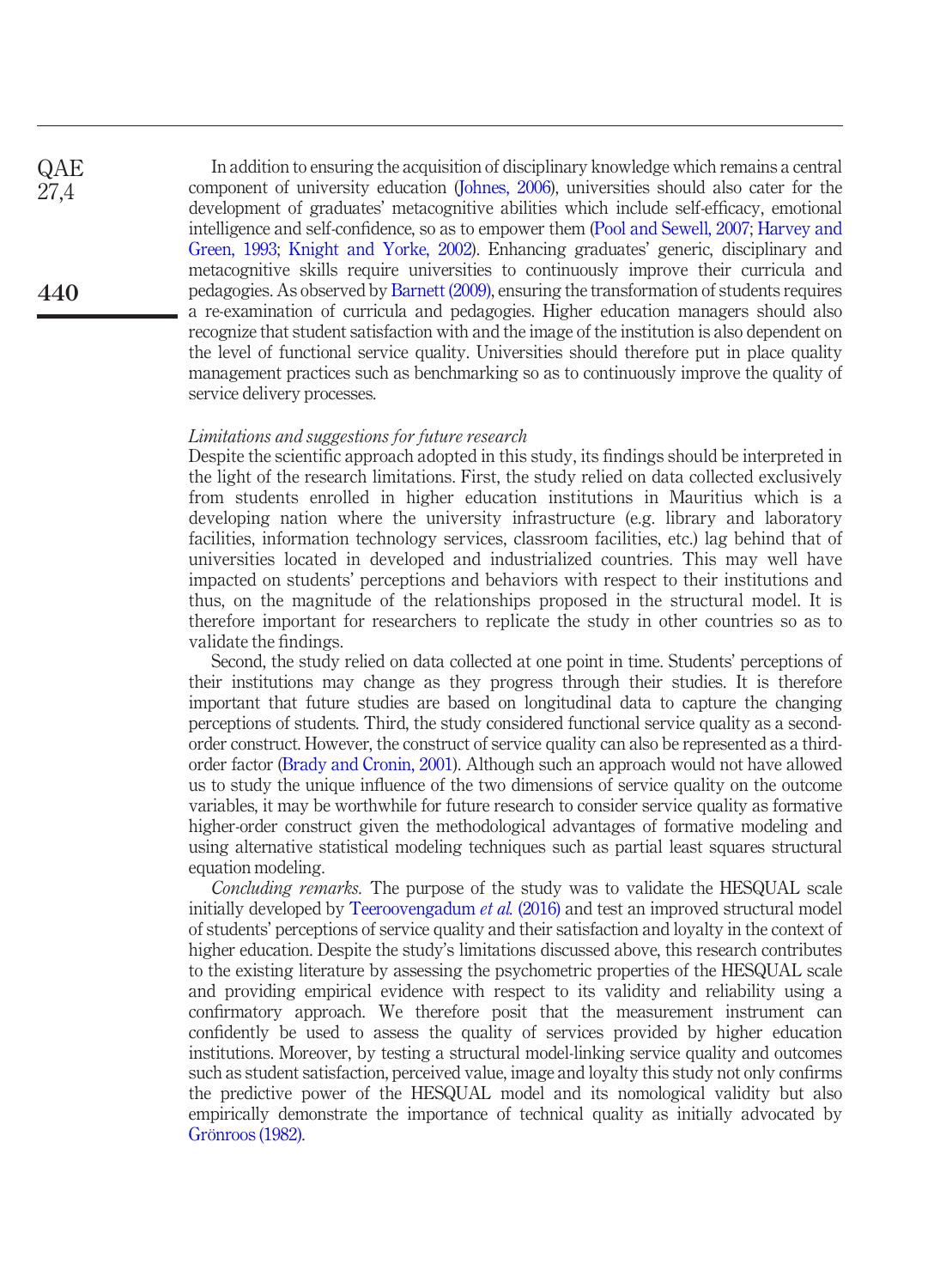#### References

- Alves, H. and Raposo, M. (2007), "Conceptual model of student satisfaction in higher education", *Total Quality Management and Business Excellence*, Vol. 18 No. 5, pp. 571-588.
- Alves, H. and Raposo, M. (2010), "The influence of university image on student behaviour", *International Journal of Educational Management*, Vol. 24 No. 1, pp. 73-85.
- Anderson, E.W., Fornell, C. and Lehmann, D.R. (1994), "Customer satisfaction, market share and profitability: finding from Sweden", *Journal of Marketing*, Vol. 58 No. 3, pp. 53-66.
- Anderson, J.C. and Gerbing, D.W. (1988), "Structural equation modeling in practice: a review and recommended two-step approach", *Psychological Bulletin*, Vol. 103 No. 3, p. 411.
- Andreassen, T.W. and Lindestad, B. (1998), "Customer loyalty and complex services: the impact of corporate image on quality, customer satisfaction and loyalty for customers with varying degrees of service expertise", *International Journal of Service Industry Management*, Vol. 9 No. 1, pp. 7-23.
- Bagozzi, R.P. (1992), "The self-regulation of attitudes intentions, and behavior", *Social Psychology Quarterly*, Vol. 55, pp. 178-193.
- Bagozzi, R.P. and Yi, Y. (1988), "On the evaluation of structural equation models", *Journal of the Academy of Marketing Science*, Vol. 16 No. 1, pp. 74-94.
- Bagozzi, R.P. and Youjae, Y.I. (1988), "On the evaluation of structural equation models", *Journal of the Academy of Marketing Science*, Vol. 16 No. 1, pp. 74-94.
- Balaji, M.S., Khong, K.W. and Chong, A.Y.L. (2016), "Determinants of negative word-of-mouth communication using social networking sites", *Information & Management*, Vol. 53 No. 4, pp. 528-540.
- Barich, H. and Kotler, A. (1991), "Framework for marketing image management", *Sloan Management Review*, Vol. 94, pp. 94-104.
- Barnett, R. (2009), "Knowing and becoming in the higher education curriculum", *Studies in Higher Education*, Vol. 34 No. 4, pp. 429-440.
- Bassi, F. (2019), "Students' satisfaction in higher education: the role of practices, needs and beliefs of teachers", *Quality Assurance in Education*, Vol. 27 No. 1, pp. 56-69.
- Bloemer, J. and Ruyter, K. (1998), "On the relationship between store image, store satisfaction and store loyalty", *European Journal of Marketing*, Vol. 32 Nos 5/6, pp. 499-513.
- Brady, M.K., Cronin, J. and Brand, R.R. (2002), "Performance-only measurement of service quality: a replication and extension", *Journal of Business Research*, Vol. 55 No. 1, pp. 27-31.
- Brady, M.K. and Cronin, J.J. Jr. (2001), "Some new thoughts on conceptualizing perceived service quality: a hierarchical approach", *Journal of Marketing*, Vol. 65 No. 3, pp. 34-49.
- Brown, R.M. and Mazzarol, T.W. (2009), "The importance of institutional image to student satisfaction and loyalty within higher education", *Higher Education*, Vol. 57 No. 1, pp. 81-95.
- Carú, A. and Cova, B. (2003), "Revisiting consumption experience", *Marketing Theory*, Vol. 3 No. 2, pp. 267-286.
- Chen, C.F. (2008), "Investigating structural relationships between service quality, perceived value, satisfaction, and behavioural intentions for air passengers: evidence from Taiwan", *Transportation Research Part A: Policy and Practice*, Vol. 42 No. 4, pp. 709-717.
- Chen, C.F. and Tsai, D. (2007), "How destination image and evaluative factors affect behavioural intentions? ", *Tourism Management*, Vol. 28 No. 4, pp. 1115-1122.
- Cheng, T., Lai, L. and Yeung, A. (2008), "The driving forces of customer loyalty: a study of internet service providers in Hong Kong", *International Journal of E-Business Research*, Vol. 4 No. 4, pp. 26-42.

Validating the **HESQUAL** scale

441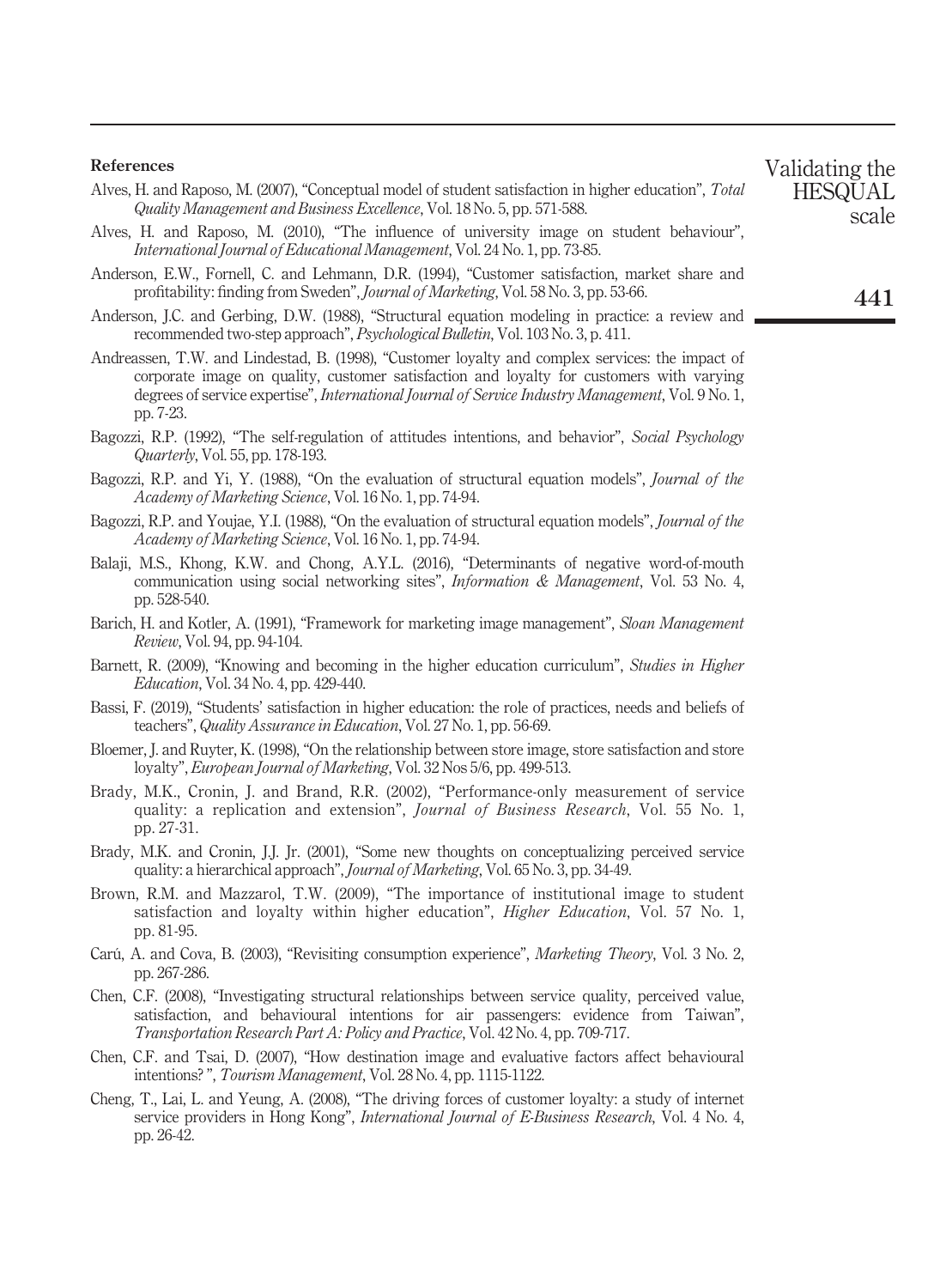| QAE<br>27,4 | Choi, K.S., Cho, W.H., Lee, S., Lee, H. and Kim, C. (2004), "The relationships among quality, value,<br>satisfaction and behavioral intention in health care provider choice: a South Korean study",<br>Journal of Business Research, Vol. 57 No. 8, pp. 913-921.                   |
|-------------|-------------------------------------------------------------------------------------------------------------------------------------------------------------------------------------------------------------------------------------------------------------------------------------|
|             | Chong, Y.S. and Ahmed, P.K. (2012), "An empirical investigation of students' motivational impact upon<br>university service quality perception: a self-determination perspective", Quality in Higher<br><i>Education, Vol.</i> 18 No. 1, pp. 35-57.                                 |
| 442         | Chong, Y.S. and Ahmed, P.K. (2015), "Student motivation and the "feel good" factor: an empirical<br>examination of motivational predictors of university service quality evaluation", Studies in<br>Higher Education, Vol. 40 No. 1, pp. 158-177.                                   |
|             | Clemes, M.D., Cohen, D.A. and Wang, Y. (2013), "Understanding Chinese university students experiences: an<br>empirical analysis", Asia Pacific Journal of Marketing and Logistics, Vol. 25 No. 3, pp. 391-427.                                                                      |
|             | Cronin, J.J., Brady, M.K. and Hult, G.T.M. (2000), "Assessing the effects of quality, value, and customer<br>satisfaction on consumer behavioral intentions in service environments", Journal of Retailing,<br>Vol. 76 No. 2, pp. 193-218.                                          |
|             | Dado, J., Taborecka-Petrovicova, J., Cuzovic, S. and Rajic, T. (2012), "An empirical examination of the<br>relationships between service quality, satisfaction and behavioral intentions in higher education<br>setting", Serbian Journal of Management, Vol. 7 No. 2, pp. 203-218. |
|             | Dennis, C., Papagiannidis, S., Alamanos, E. and Bourlakis, M. (2016), "The role of Brand attachment<br>strength in higher education", Journal of Business Research, Vol. 69 No. 8, pp. 3049-3057.                                                                                   |
|             | Dericks, G., Thompson, E., Roberts, M. and Phua, F. (2019), "Determinants of PhD student satisfaction:<br>the roles of supervisor, department, and peer qualities", Assessment and Evaluation in Higher<br><i>Education</i> , Vol. 44 No. 7, pp. 1053-1068.                         |
|             | East, L., Stokes, R. and Walker, M. (2014), "Universities, the public good and professional education in<br>the UK", Studies in Higher Education, Vol. 39 No. 9, pp. 1617-1633.                                                                                                     |
|             | Eskildsen, J., Dahlgaard, J. and Norgaard, A. (1999), "The impact of creativity and learning on business<br>excellence", <i>Total Quality Management</i> , Vol. 10 Nos 4/5, pp. 525-530.                                                                                            |
|             | Fornell, C. (1992), "A national customer satisfaction barometer: the Swedish experience", Journal of<br><i>Marketing</i> , Vol. 56 No. 1, pp. 6-21.                                                                                                                                 |
|             | Fornell, C. and Larker, D. (1981), "Structural equation modeling and regression: guidelines for research<br>practice", Journal of Marketing Research, Vol. 18 No. 1, pp. 39-50.                                                                                                     |
|             | Galeeva, R.B. and Galeeva, R.B. (2016), "SERVQUAL application and adaptation for educational service<br>quality assessments in Russian higher education", Quality Assurance in Education, Vol. 24 No. 3,<br>pp. 329-348.                                                            |
|             | Grönroos, C. (1982), "An applied service marketing theory", European Journal of Marketing, Vol. 16<br>No. 7, pp. 30-41.                                                                                                                                                             |
|             | Grönroos, C. (1984), "A service quality model and its marketing implications", <i>European Journal of</i><br>Marketing, Vol. 18 No. 4, pp. 36-45.                                                                                                                                   |
|             | Grönroos, C. (1988), "Service quality: the six criteria of good perceived service", Review of Business,<br>Vol. 9 No. 3, p. 10.                                                                                                                                                     |
|             | Grönroos, C. (2011), "Value co-creation in service logic: a critical analysis", <i>Marketing Theory</i> , Vol. 11<br>No. 3, pp. 279-301.                                                                                                                                            |
|             | Grönroos, C. and Voima, P. (2013), "Critical service logic: making sense of value creation and co-<br>creation", Journal of the Academy of Marketing Science, Vol. 41 No. 2, pp. 133-150.                                                                                           |
|             | Hair, J.F., Black, W.C., Babin, B.J. and Tatham, R.L. (2006), <i>Multivariate Data Analysis</i> , Pearson<br>Education.                                                                                                                                                             |
|             | Halai, N. (2013), "Quality of private universities in Pakistan: an analysis of higher education<br>commission rankings 2012", <i>International Journal of Educational Management</i> , Vol. 27 No. 7,<br>pp. 775-786.                                                               |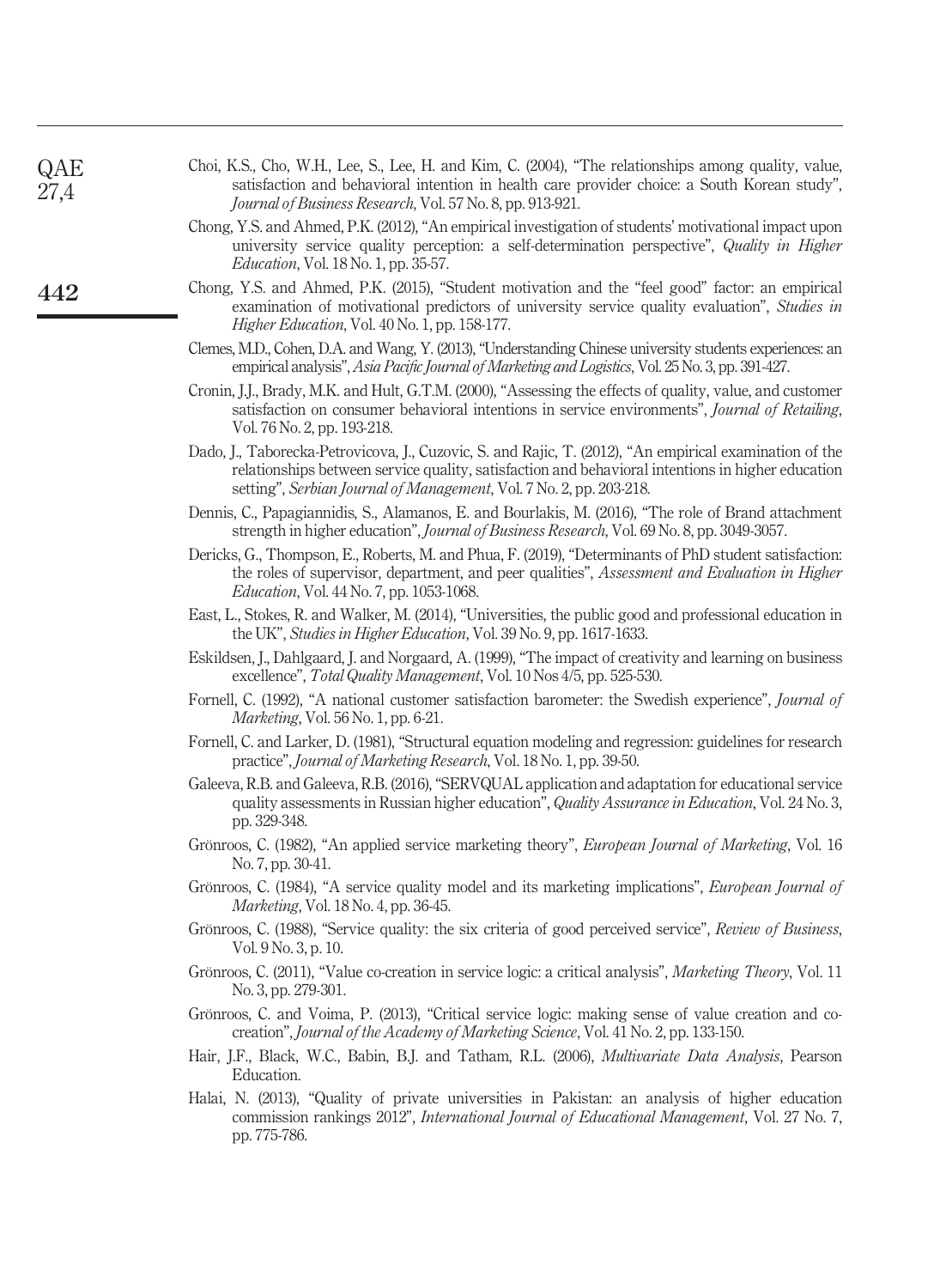| Harvey, L. and Green, D. (1993), "Defining quality", Assessment and Evaluation in Higher Education, Validating the |  |  |                |
|--------------------------------------------------------------------------------------------------------------------|--|--|----------------|
| Vol. 18 No. 1, pp. 9-34.                                                                                           |  |  | <b>HESOUAL</b> |

- Harvey, L. and Knight, P. (1996), *Transforming Higher Education, Buckingham*, SRHE and Open University Press.
- Harvey, L. and Williams, J. (2010), "Fifteen years of quality in higher education", *Quality in Higher Education*, Vol. 16 No. 1, pp. 3-36.
- Hellier, P.K., Geursen, G.M., Carr, A. and Rickard, J.A. (2003), "Customer repurchase intention: a general structural equation model", *European Journal of Marketing*, Vol. 3 No. 12, pp. 1762-1800.
- Holbrook, M.B. (1994), "The nature of customer value an axiology of services in the consumption experience", in Rust, R.T. and Oliver, R.L. (Eds), *Service Quality: New Directions in Theory and Practice*, Sage, Thousand Oak.
- Hutchinson, J., Lai, F. and Wang, Y. (2009), "Understanding the relationships of quality, value, equity, satisfaction, and behavioral intentions among golf travelers", *Tourism Management*, Vol. 30 No. 2, pp. 298-308.
- Johnes, J. (2006), "Data envelopment analysis and its application to the measurement of efficiency in higher education", *Economics of Education Review*, Vol. 25 No. 3, pp. 273-288.
- Kang, G.D. and James, J. (2004), "Service quality dimensions: an examination of Grönroos's service quality model", *Managing Service Quality: An International Journal*, Vol. 14 No. 4, pp. 266-277.
- Kasiri, L.A., Cheng, K.T.G., Sambasivan, M. and Sidin, S.M. (2017), "Integration of standardization and customization: impact on service quality, satisfaction, and loyalty", *Journal of Retailing and Consumer Services*, Vol. 35, pp. 91-97.
- Kline, R.B. (2011), *Principles and Practice of Structural Equation Modelling, London*, The Guilford Press.
- Knight, P.T. and Yorke, M. (2002), "Employability through the curriculum", *Tertiary Education and Management*, Vol. 8 No. 4, pp. 261-276.
- Kotler, P. (2003), *Marketing Management*, 11th ed., Prentice-Hall, Englewood Cliffs, NJ.
- Koufteros, X., Babbar, S. and Kaighobadi, M. (2009), "A paradigm for examining second order factor models employing structural equation modeling", *International Journal of Production Economics*, Vol. 120 No. 2, pp. 633-652.
- Kristensen, K., Martensen, A. and Gronholdt, L. (1999), "Measuring the impact of buying behaviour on customer satisfaction", *Total Quality Management*, Vol. 10 Nos 4/5, pp. 602-614.
- Kuo, Y.F., Wu, C.M. and Deng, W.J. (2009), "The relationships among service quality, perceived value, customer satisfaction, and post-purchase intention in mobile value-added services", *Computers in Human Behavior*, Vol. 25 No. 4, pp. 887-896.
- Ladhari, R. (2009), "A review of twenty years of SERVQUAL research", *International Journal of Quality and Service Sciences*, Vol. 1 No. 2, pp. 172-198.
- Ladhari, R., Souiden, N. and Ladhari, I. (2011), "Determinants of loyalty and recommendation: the role of perceived service quality, emotional satisfaction and image", *Journal of Financial Services Marketing*, Vol. 16 No. 2, pp. 111-124.
- Lai, F., Griffin, M. and Babin, B.J. (2009), "How quality, value, image, and satisfaction create loyalty at a Chinese telecom", *Journal of Business Research*, Vol. 62 No. 10, pp. 980-986.
- Latif, K.F., Latif, I., Sahibzada, U. and Ullah, M. (2017), "In search of quality: measuring higher education service quality (hieduqual)", *Total Quality Management and Business Excellence*, Vol. 30 No. 7, pp. 1-24.
- Leibowitz, B. and Bozalek, V. (2015), "Foundation provision a social justice perspective: part 1: leading article", *South African Journal of Higher Education*, Vol. 29 No. 1, pp. 8-25.
- McDougall, G.H.G. and Levesque, T. (2000), "Customer satisfaction with services: putting perceived value into the equation", *Journal of Services Marketing*, Vol. 14 No. 5, pp. 392-410.

443

**HESQUAL** scale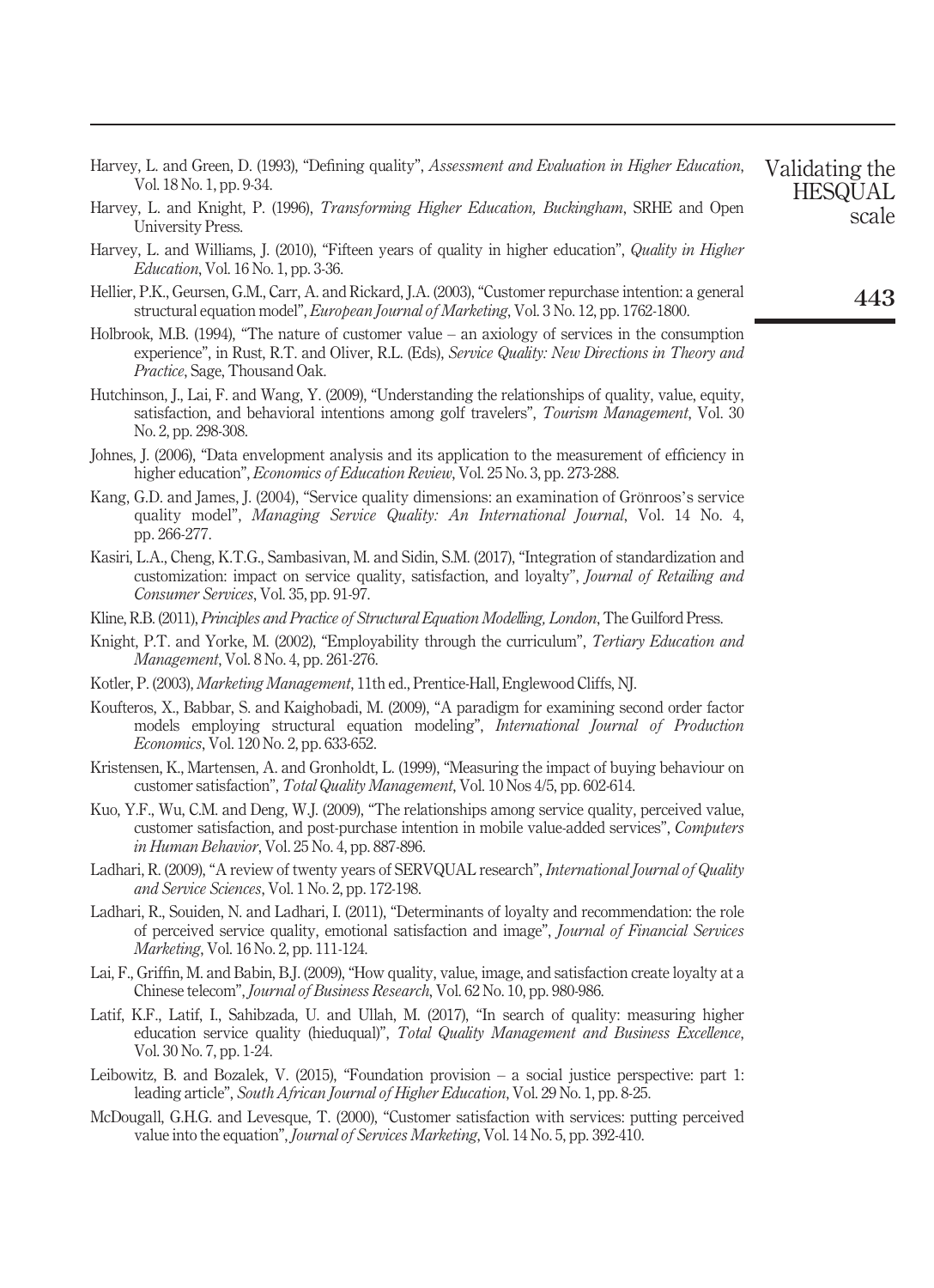| QAE<br>27,4 | Manatos, M.J., Sarrico, C.S. and Rosa, M.J. (2017), "The integration of quality management in higher<br>education institutions: a systematic literature review", Total Quality Management and Business<br><i>Excellence</i> , Vol. 28 Nos 1/2, pp. 159-175.   |
|-------------|---------------------------------------------------------------------------------------------------------------------------------------------------------------------------------------------------------------------------------------------------------------|
|             | Marginson, S. (2011), "Higher education and public good", Higher Education Quarterly, Vol. 65 No. 4,<br>pp. 411-433.                                                                                                                                          |
| 444         | Masserini, L., Bini, M. and Pratesi, M. (2018), "Do quality of services and institutional image impact<br>students' satisfaction and loyalty in higher education?", Social Indicators Research, in press.                                                     |
|             | Mezirow, J. (1981), "A critical theory of adult learning and education", <i>Adult Education</i> , Vol. 32 No. 1,<br>pp. 3-24.                                                                                                                                 |
|             | Mezirow, J. (2006), "An overview on transformative learning", in Sutherland, P. and Crowther, J. (Eds),<br>Lifelong Learning: Concepts and Contexts, Routledge, London.                                                                                       |
|             | Nixon, E., Scullion, R. and Hearn, R. (2016), "Her majesty the student: marketised higher education and<br>the narcissistic (dis)satisfactions of the student-consumer", Studies in Higher Education, Vol. 43<br>No. 6, pp. 927-943.                          |
|             | Oliver, R.L. (1997), Satisfaction: A Behavioural Perspective on the Consumer, McGraw-Hill, New York,<br>NY.                                                                                                                                                   |
|             | Oliver, R.L. and DeSarbo, W.S. (1988), "Response determinants in satisfaction judgments", <i>Journal of</i><br>Consumer Research, Vol. 14 No. 4, pp. 495-507.                                                                                                 |
|             | Olorunniwo, F., Hsu, M.K. and Udo, G.J. (2006), "Service quality, customer satisfaction, and<br>behavioral intentions in the service factory", Journal of Services Marketing, Vol. 20 No. 1,<br>pp. 59-72.                                                    |
|             | Parasuraman, A., Zeithaml, V.A. and Berry, L.L. (1988), "SERVQUAL: a multiple-item scale for<br>measuring customer perceptions of service quality", Journal of Retailing, Vol. 64 No. 1, pp. 12-40.                                                           |
|             | Pham, H.H. and Lai, S.L. (2016), "Higher education as an extended duration service: an investigation",<br>Journal of Studies in International Education, Vol. 20 No. 5, pp. 454-471.                                                                          |
|             | Pool, D.L. and Sewell, P. (2007), "The key to employability: developing a practical model of graduate<br>employability", <i>Education</i> + <i>Training</i> , Vol. 49 No. 4, pp. 277-289.                                                                     |
|             | Psomas, E., Psomas, E., Antony, J. and Antony, J. (2017), "Total quality management elements and<br>results in higher education institutions: the Greek case", Quality Assurance in Education, Vol. 25<br>No. 2, pp. 206-223.                                 |
|             | Quinn, A., Lemay, G., Larsen, P. and Johnson, D.M. (2009), "Service quality in higher education", Total<br>Quality Management and Business Excellence, Vol. 20 No. 2, pp. 139-152.                                                                            |
|             | Rojas-Méndez, J.I., Vasquez-Parraga, A.Z., Kara, A.L.I. and Cerda-Urrutia, A. (2009), "Determinants of<br>student loyalty in higher education: a tested relationship approach in Latin America", Latin<br>American Business Review, Vol. 10 No. 1, pp. 21-39. |
|             | Ryu, K., Han, H. and Kim, T.H. (2008), "The relationships among overall quick-casual restaurant image,<br>perceived value, customer satisfaction, and behavioral intentions", International Journal of<br>Hospitality Management, Vol. 27 No. 3, pp. 459-469. |
|             | Silvestri, C., Silvestri, C., Aquilani, B., Aquilani, B., Ruggieri, A. and Ruggieri, A. (2017), "Service<br>quality and customer satisfaction in thermal tourism", <i>The TQM Journal</i> , Vol. 29 No. 1,<br>pp. 55-81.                                      |
|             | Subrahmanyam, A. (2017), "Relationship between service quality, satisfaction, motivation and loyalty:<br>a multi-dimensional perspective", Quality Assurance in Education, Vol. 25 No. 2, pp. 171-188.                                                        |
|             | Sultan, P. and Wong, H. (2010), "Performance-based service quality model: an empirical study on<br>japanese universities", Quality Assurance in Education, Vol. 18 No. 2, pp. 126-143.                                                                        |
|             | Teeroovengadum, V., Kamalanabhan, T.J. and Seebaluck, A.K. (2016), "Measuring service quality in<br>higher education: development of a hierarchical model (HESQUAL)", Quality Assurance in<br><i>Education, Vol. 24 No. 2, pp. 244-258.</i>                   |
|             |                                                                                                                                                                                                                                                               |